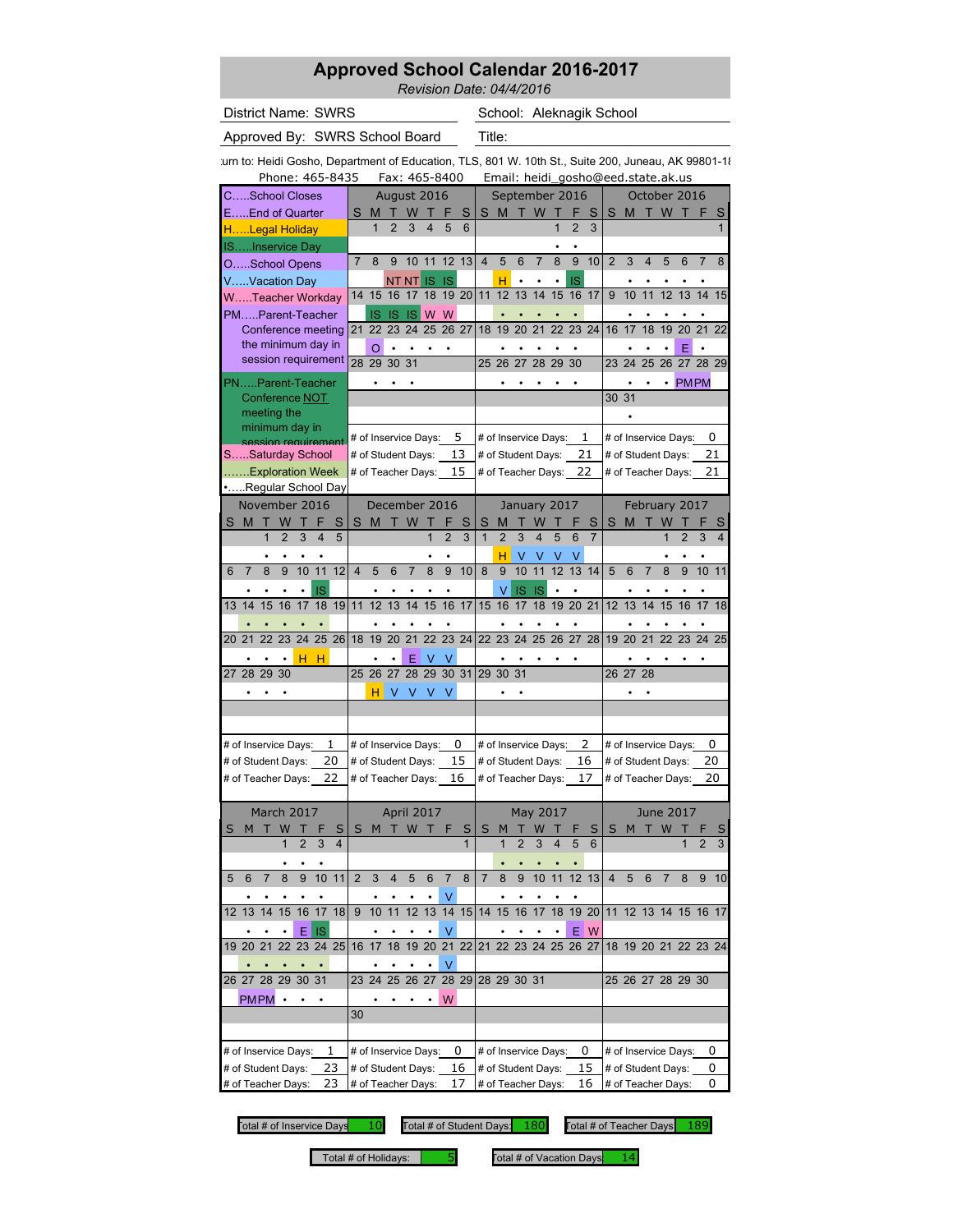*Revision(Date:(03/14/2016*

District Name: SWRS

School: William 'Sonny' Nelson School

Approved By: SWRS School Board Title:

Phone: 465-8435 Fax: 465-8400 Email: heidi\_gosho@eed.state.ak.us rurn to: Heidi Gosho, Department of Education, TLS, 801 W. 10th St., Suite 200, Juneau, AK 99801-18

| August 2016<br>September 2016<br>October 2016<br>CSchool Closes<br>W<br>EEnd of Quarter<br>S<br>т<br>W<br>S<br>M<br>Т<br>F<br>S<br>S<br>M<br>T W T<br>M<br>Т<br>F<br>S<br>П<br>F<br>1<br>$\overline{2}$<br>3<br>5<br>1<br>$\overline{2}$<br>3<br>6<br>4<br>HLegal Holiday<br>ISInservice Day<br>11<br>12<br>13<br>$\overline{4}$<br>5<br>6<br>8<br>9<br>10<br>$\overline{2}$<br>3<br>$\overline{\mathbf{4}}$<br>5<br>7<br>8<br>9<br>10<br>7<br>6<br>7<br>OSchool Opens<br>VVacation Day<br><b>NT NT</b><br>н<br>1S<br>1S<br>IS<br>$\bullet$<br>19 20<br>12<br>13<br>17<br>9<br>12<br>14<br>15<br>16<br>18<br>11<br>14<br>15<br>16<br>10<br>11<br>13<br>14<br>17<br>WTeacher Workday<br>W<br>PMParent-Teacher<br>IS IS<br>W<br>-IS<br>$\bullet$<br>23<br>24<br>25<br>26<br>21<br>22<br>23 24<br>17<br>18<br>19<br>20<br>21<br>22<br>27<br>19<br>20<br>16<br>Conference meeting<br>21<br>18<br>the minimum day in<br>O<br>F<br>session requirement<br>25<br>26 27 28 29<br>28 29 30<br>31<br>27<br>28<br>30<br>25 26<br>29<br>23<br>24<br>PNParent-Teacher<br><b>PMPM</b><br>٠<br>30 31<br>Conference NOT<br>meeting the<br>minimum day in<br>5<br>0<br># of Inservice Days:<br># of Inservice Days:<br>1<br># of Inservice Days:<br>session requirement<br>13<br>21<br>21<br>SSaturday School<br># of Student Days:<br># of Student Days:<br># of Student Days:<br>Exploration Week<br>15<br>22<br># of Teacher Days:<br># of Teacher Days:<br># of Teacher Days:<br>21<br>Regular School Day<br>December 2016<br>November 2016<br>January 2017<br>February 2017<br>т<br>w<br>F<br>S<br>W<br>S<br>M<br>п<br>S<br>M<br>т<br>п<br>S<br>S<br>S<br>S<br>M<br>w<br>М<br>W<br>3<br>5<br>$\overline{1}$<br>$\overline{2}$<br>3<br>4<br>5<br>1<br>$\overline{2}$<br>3<br>$\mathbf{1}$<br>$\overline{2}$<br>4<br>6<br>1<br>$\overline{2}$<br>3<br>$\overline{7}$<br>H<br>V<br>٧<br>V<br>v<br>12<br>9<br>10<br>10<br>11<br>12<br>13 14<br>9<br>10<br>11<br>$\overline{4}$<br>5<br>6<br>$\overline{7}$<br>8<br>9<br>5<br>7<br>8<br>9<br>10<br>7<br>8<br>8<br>6<br>6<br>IS<br>v<br><b>IS</b><br>-IS<br>13<br>18<br>19<br>11<br>12<br>14<br>16<br>17<br>15<br>18<br>19<br>20<br>21<br>12<br>13<br>14<br>15<br>14<br>15<br>16<br>17<br>15<br>16<br>17<br>16<br>17<br>13<br>23<br>24<br>25 26<br>18 19<br>20<br>21<br>22 23 24<br>22 23<br>24<br>25<br>26 27<br>28<br>19 20<br>21<br>22<br>23<br>24 25<br>20 21<br>22<br>н<br>н<br>27<br>28<br>29<br>30<br>25 26<br>28<br>29<br>30<br>31<br>29 30<br>31<br>26 27<br>28<br>27<br>н<br>V<br>V<br>V<br>V<br>0<br>1<br>2<br>0<br># of Inservice Days:<br># of Inservice Days:<br># of Inservice Days:<br># of Inservice Days:<br>20<br>15<br>16<br>20<br># of Student Days:<br># of Student Days:<br># of Student Days:<br># of Student Days:<br>22<br>17<br>20<br># of Teacher Days:<br># of Teacher Days:<br>16<br># of Teacher Days:<br># of Teacher Days:<br>March 2017<br>April 2017<br>May 2017<br>June 2017<br>S<br>S<br>M<br>W<br>S<br>S<br>S<br>M<br>W<br>s<br>м<br>3<br>3<br>4<br>5<br>$\overline{\mathcal{L}}$<br>$\overline{2}$<br>$\overline{4}$<br>$\overline{1}$<br>1<br>2<br>6<br>1<br>5<br>6<br>$\prime$<br>8<br>9<br>10 11<br>$\mathbf{z}$<br>3<br>4<br>$\mathbf{p}$<br>6<br>8<br>$\prime$<br>8<br>9<br>10 11 12 13<br>4<br>$\ddot{\circ}$<br>6<br>8<br>9<br>V<br>V<br>V<br>15<br>14<br>15<br>16 17<br>19 20<br>14<br>16<br>17 18<br>9<br>10<br>11<br>12<br>13<br>15<br>14<br>18<br>11 12 13 14 15 16 17<br>12 <sup>2</sup><br>13<br>Ε<br>IS<br>E W<br>21 22<br>22 23 24 25<br>19 20 21<br>22 23<br>24 25<br>18<br>19<br>20<br>21<br>26 27<br>18 19 20 21 22 23 24<br>16<br>17<br>26 27 28 29 30 31<br>23 24 25 26 27<br>28 29<br>28 29 30 31<br>25 26 27 28 29 30<br><b>PMPM</b><br>W<br>$\bullet$<br>30<br>0<br>1<br>0<br>0<br># of Inservice Days:<br># of Inservice Days:<br># of Inservice Days:<br># of Inservice Days:<br>20<br>19<br>15<br># of Student Days:<br># of Student Days:<br># of Student Days:<br># of Student Days:<br>0 |                          |  |  | rnone. |  |  | 403-0433 |                          |  |  |  | гах. 40э-о4ии |  |                          |  | Eiliaii. Heiui_yosho@eeu.state.ak.us |  |  |  |  |  |                         |  |  |  |  |  |                         |  |  |  |  |
|--------------------------------------------------------------------------------------------------------------------------------------------------------------------------------------------------------------------------------------------------------------------------------------------------------------------------------------------------------------------------------------------------------------------------------------------------------------------------------------------------------------------------------------------------------------------------------------------------------------------------------------------------------------------------------------------------------------------------------------------------------------------------------------------------------------------------------------------------------------------------------------------------------------------------------------------------------------------------------------------------------------------------------------------------------------------------------------------------------------------------------------------------------------------------------------------------------------------------------------------------------------------------------------------------------------------------------------------------------------------------------------------------------------------------------------------------------------------------------------------------------------------------------------------------------------------------------------------------------------------------------------------------------------------------------------------------------------------------------------------------------------------------------------------------------------------------------------------------------------------------------------------------------------------------------------------------------------------------------------------------------------------------------------------------------------------------------------------------------------------------------------------------------------------------------------------------------------------------------------------------------------------------------------------------------------------------------------------------------------------------------------------------------------------------------------------------------------------------------------------------------------------------------------------------------------------------------------------------------------------------------------------------------------------------------------------------------------------------------------------------------------------------------------------------------------------------------------------------------------------------------------------------------------------------------------------------------------------------------------------------------------------------------------------------------------------------------------------------------------------------------------------------------------------------------------------------------------------------------------------------------------------------------------------------------------------------------------------------------------------------------------------------------------------------------------------------------------------------------------------------------------------------------------------------------------------------------------------------------------------------------------------------------------------------------------------------------------------------------------------------------------------------------------------------------------------------------------------------------------------------------------------------------------------------------------------------------------------------------------------|--------------------------|--|--|--------|--|--|----------|--------------------------|--|--|--|---------------|--|--------------------------|--|--------------------------------------|--|--|--|--|--|-------------------------|--|--|--|--|--|-------------------------|--|--|--|--|
|                                                                                                                                                                                                                                                                                                                                                                                                                                                                                                                                                                                                                                                                                                                                                                                                                                                                                                                                                                                                                                                                                                                                                                                                                                                                                                                                                                                                                                                                                                                                                                                                                                                                                                                                                                                                                                                                                                                                                                                                                                                                                                                                                                                                                                                                                                                                                                                                                                                                                                                                                                                                                                                                                                                                                                                                                                                                                                                                                                                                                                                                                                                                                                                                                                                                                                                                                                                                                                                                                                                                                                                                                                                                                                                                                                                                                                                                                                                                                                                            |                          |  |  |        |  |  |          |                          |  |  |  |               |  |                          |  |                                      |  |  |  |  |  |                         |  |  |  |  |  |                         |  |  |  |  |
|                                                                                                                                                                                                                                                                                                                                                                                                                                                                                                                                                                                                                                                                                                                                                                                                                                                                                                                                                                                                                                                                                                                                                                                                                                                                                                                                                                                                                                                                                                                                                                                                                                                                                                                                                                                                                                                                                                                                                                                                                                                                                                                                                                                                                                                                                                                                                                                                                                                                                                                                                                                                                                                                                                                                                                                                                                                                                                                                                                                                                                                                                                                                                                                                                                                                                                                                                                                                                                                                                                                                                                                                                                                                                                                                                                                                                                                                                                                                                                                            |                          |  |  |        |  |  |          |                          |  |  |  |               |  |                          |  |                                      |  |  |  |  |  |                         |  |  |  |  |  | S                       |  |  |  |  |
|                                                                                                                                                                                                                                                                                                                                                                                                                                                                                                                                                                                                                                                                                                                                                                                                                                                                                                                                                                                                                                                                                                                                                                                                                                                                                                                                                                                                                                                                                                                                                                                                                                                                                                                                                                                                                                                                                                                                                                                                                                                                                                                                                                                                                                                                                                                                                                                                                                                                                                                                                                                                                                                                                                                                                                                                                                                                                                                                                                                                                                                                                                                                                                                                                                                                                                                                                                                                                                                                                                                                                                                                                                                                                                                                                                                                                                                                                                                                                                                            |                          |  |  |        |  |  |          |                          |  |  |  |               |  |                          |  |                                      |  |  |  |  |  |                         |  |  |  |  |  |                         |  |  |  |  |
|                                                                                                                                                                                                                                                                                                                                                                                                                                                                                                                                                                                                                                                                                                                                                                                                                                                                                                                                                                                                                                                                                                                                                                                                                                                                                                                                                                                                                                                                                                                                                                                                                                                                                                                                                                                                                                                                                                                                                                                                                                                                                                                                                                                                                                                                                                                                                                                                                                                                                                                                                                                                                                                                                                                                                                                                                                                                                                                                                                                                                                                                                                                                                                                                                                                                                                                                                                                                                                                                                                                                                                                                                                                                                                                                                                                                                                                                                                                                                                                            |                          |  |  |        |  |  |          |                          |  |  |  |               |  |                          |  |                                      |  |  |  |  |  |                         |  |  |  |  |  |                         |  |  |  |  |
|                                                                                                                                                                                                                                                                                                                                                                                                                                                                                                                                                                                                                                                                                                                                                                                                                                                                                                                                                                                                                                                                                                                                                                                                                                                                                                                                                                                                                                                                                                                                                                                                                                                                                                                                                                                                                                                                                                                                                                                                                                                                                                                                                                                                                                                                                                                                                                                                                                                                                                                                                                                                                                                                                                                                                                                                                                                                                                                                                                                                                                                                                                                                                                                                                                                                                                                                                                                                                                                                                                                                                                                                                                                                                                                                                                                                                                                                                                                                                                                            |                          |  |  |        |  |  |          |                          |  |  |  |               |  |                          |  |                                      |  |  |  |  |  |                         |  |  |  |  |  | 8                       |  |  |  |  |
|                                                                                                                                                                                                                                                                                                                                                                                                                                                                                                                                                                                                                                                                                                                                                                                                                                                                                                                                                                                                                                                                                                                                                                                                                                                                                                                                                                                                                                                                                                                                                                                                                                                                                                                                                                                                                                                                                                                                                                                                                                                                                                                                                                                                                                                                                                                                                                                                                                                                                                                                                                                                                                                                                                                                                                                                                                                                                                                                                                                                                                                                                                                                                                                                                                                                                                                                                                                                                                                                                                                                                                                                                                                                                                                                                                                                                                                                                                                                                                                            |                          |  |  |        |  |  |          |                          |  |  |  |               |  |                          |  |                                      |  |  |  |  |  |                         |  |  |  |  |  |                         |  |  |  |  |
|                                                                                                                                                                                                                                                                                                                                                                                                                                                                                                                                                                                                                                                                                                                                                                                                                                                                                                                                                                                                                                                                                                                                                                                                                                                                                                                                                                                                                                                                                                                                                                                                                                                                                                                                                                                                                                                                                                                                                                                                                                                                                                                                                                                                                                                                                                                                                                                                                                                                                                                                                                                                                                                                                                                                                                                                                                                                                                                                                                                                                                                                                                                                                                                                                                                                                                                                                                                                                                                                                                                                                                                                                                                                                                                                                                                                                                                                                                                                                                                            |                          |  |  |        |  |  |          |                          |  |  |  |               |  |                          |  |                                      |  |  |  |  |  |                         |  |  |  |  |  | 15                      |  |  |  |  |
|                                                                                                                                                                                                                                                                                                                                                                                                                                                                                                                                                                                                                                                                                                                                                                                                                                                                                                                                                                                                                                                                                                                                                                                                                                                                                                                                                                                                                                                                                                                                                                                                                                                                                                                                                                                                                                                                                                                                                                                                                                                                                                                                                                                                                                                                                                                                                                                                                                                                                                                                                                                                                                                                                                                                                                                                                                                                                                                                                                                                                                                                                                                                                                                                                                                                                                                                                                                                                                                                                                                                                                                                                                                                                                                                                                                                                                                                                                                                                                                            |                          |  |  |        |  |  |          |                          |  |  |  |               |  |                          |  |                                      |  |  |  |  |  |                         |  |  |  |  |  |                         |  |  |  |  |
|                                                                                                                                                                                                                                                                                                                                                                                                                                                                                                                                                                                                                                                                                                                                                                                                                                                                                                                                                                                                                                                                                                                                                                                                                                                                                                                                                                                                                                                                                                                                                                                                                                                                                                                                                                                                                                                                                                                                                                                                                                                                                                                                                                                                                                                                                                                                                                                                                                                                                                                                                                                                                                                                                                                                                                                                                                                                                                                                                                                                                                                                                                                                                                                                                                                                                                                                                                                                                                                                                                                                                                                                                                                                                                                                                                                                                                                                                                                                                                                            |                          |  |  |        |  |  |          |                          |  |  |  |               |  |                          |  |                                      |  |  |  |  |  |                         |  |  |  |  |  | 22                      |  |  |  |  |
|                                                                                                                                                                                                                                                                                                                                                                                                                                                                                                                                                                                                                                                                                                                                                                                                                                                                                                                                                                                                                                                                                                                                                                                                                                                                                                                                                                                                                                                                                                                                                                                                                                                                                                                                                                                                                                                                                                                                                                                                                                                                                                                                                                                                                                                                                                                                                                                                                                                                                                                                                                                                                                                                                                                                                                                                                                                                                                                                                                                                                                                                                                                                                                                                                                                                                                                                                                                                                                                                                                                                                                                                                                                                                                                                                                                                                                                                                                                                                                                            |                          |  |  |        |  |  |          |                          |  |  |  |               |  |                          |  |                                      |  |  |  |  |  |                         |  |  |  |  |  |                         |  |  |  |  |
|                                                                                                                                                                                                                                                                                                                                                                                                                                                                                                                                                                                                                                                                                                                                                                                                                                                                                                                                                                                                                                                                                                                                                                                                                                                                                                                                                                                                                                                                                                                                                                                                                                                                                                                                                                                                                                                                                                                                                                                                                                                                                                                                                                                                                                                                                                                                                                                                                                                                                                                                                                                                                                                                                                                                                                                                                                                                                                                                                                                                                                                                                                                                                                                                                                                                                                                                                                                                                                                                                                                                                                                                                                                                                                                                                                                                                                                                                                                                                                                            |                          |  |  |        |  |  |          |                          |  |  |  |               |  |                          |  |                                      |  |  |  |  |  |                         |  |  |  |  |  |                         |  |  |  |  |
|                                                                                                                                                                                                                                                                                                                                                                                                                                                                                                                                                                                                                                                                                                                                                                                                                                                                                                                                                                                                                                                                                                                                                                                                                                                                                                                                                                                                                                                                                                                                                                                                                                                                                                                                                                                                                                                                                                                                                                                                                                                                                                                                                                                                                                                                                                                                                                                                                                                                                                                                                                                                                                                                                                                                                                                                                                                                                                                                                                                                                                                                                                                                                                                                                                                                                                                                                                                                                                                                                                                                                                                                                                                                                                                                                                                                                                                                                                                                                                                            |                          |  |  |        |  |  |          |                          |  |  |  |               |  |                          |  |                                      |  |  |  |  |  |                         |  |  |  |  |  |                         |  |  |  |  |
|                                                                                                                                                                                                                                                                                                                                                                                                                                                                                                                                                                                                                                                                                                                                                                                                                                                                                                                                                                                                                                                                                                                                                                                                                                                                                                                                                                                                                                                                                                                                                                                                                                                                                                                                                                                                                                                                                                                                                                                                                                                                                                                                                                                                                                                                                                                                                                                                                                                                                                                                                                                                                                                                                                                                                                                                                                                                                                                                                                                                                                                                                                                                                                                                                                                                                                                                                                                                                                                                                                                                                                                                                                                                                                                                                                                                                                                                                                                                                                                            |                          |  |  |        |  |  |          |                          |  |  |  |               |  |                          |  |                                      |  |  |  |  |  |                         |  |  |  |  |  |                         |  |  |  |  |
|                                                                                                                                                                                                                                                                                                                                                                                                                                                                                                                                                                                                                                                                                                                                                                                                                                                                                                                                                                                                                                                                                                                                                                                                                                                                                                                                                                                                                                                                                                                                                                                                                                                                                                                                                                                                                                                                                                                                                                                                                                                                                                                                                                                                                                                                                                                                                                                                                                                                                                                                                                                                                                                                                                                                                                                                                                                                                                                                                                                                                                                                                                                                                                                                                                                                                                                                                                                                                                                                                                                                                                                                                                                                                                                                                                                                                                                                                                                                                                                            |                          |  |  |        |  |  |          |                          |  |  |  |               |  |                          |  |                                      |  |  |  |  |  |                         |  |  |  |  |  |                         |  |  |  |  |
|                                                                                                                                                                                                                                                                                                                                                                                                                                                                                                                                                                                                                                                                                                                                                                                                                                                                                                                                                                                                                                                                                                                                                                                                                                                                                                                                                                                                                                                                                                                                                                                                                                                                                                                                                                                                                                                                                                                                                                                                                                                                                                                                                                                                                                                                                                                                                                                                                                                                                                                                                                                                                                                                                                                                                                                                                                                                                                                                                                                                                                                                                                                                                                                                                                                                                                                                                                                                                                                                                                                                                                                                                                                                                                                                                                                                                                                                                                                                                                                            |                          |  |  |        |  |  |          |                          |  |  |  |               |  |                          |  |                                      |  |  |  |  |  |                         |  |  |  |  |  |                         |  |  |  |  |
|                                                                                                                                                                                                                                                                                                                                                                                                                                                                                                                                                                                                                                                                                                                                                                                                                                                                                                                                                                                                                                                                                                                                                                                                                                                                                                                                                                                                                                                                                                                                                                                                                                                                                                                                                                                                                                                                                                                                                                                                                                                                                                                                                                                                                                                                                                                                                                                                                                                                                                                                                                                                                                                                                                                                                                                                                                                                                                                                                                                                                                                                                                                                                                                                                                                                                                                                                                                                                                                                                                                                                                                                                                                                                                                                                                                                                                                                                                                                                                                            |                          |  |  |        |  |  |          |                          |  |  |  |               |  |                          |  |                                      |  |  |  |  |  |                         |  |  |  |  |  |                         |  |  |  |  |
|                                                                                                                                                                                                                                                                                                                                                                                                                                                                                                                                                                                                                                                                                                                                                                                                                                                                                                                                                                                                                                                                                                                                                                                                                                                                                                                                                                                                                                                                                                                                                                                                                                                                                                                                                                                                                                                                                                                                                                                                                                                                                                                                                                                                                                                                                                                                                                                                                                                                                                                                                                                                                                                                                                                                                                                                                                                                                                                                                                                                                                                                                                                                                                                                                                                                                                                                                                                                                                                                                                                                                                                                                                                                                                                                                                                                                                                                                                                                                                                            |                          |  |  |        |  |  |          |                          |  |  |  |               |  |                          |  |                                      |  |  |  |  |  |                         |  |  |  |  |  |                         |  |  |  |  |
|                                                                                                                                                                                                                                                                                                                                                                                                                                                                                                                                                                                                                                                                                                                                                                                                                                                                                                                                                                                                                                                                                                                                                                                                                                                                                                                                                                                                                                                                                                                                                                                                                                                                                                                                                                                                                                                                                                                                                                                                                                                                                                                                                                                                                                                                                                                                                                                                                                                                                                                                                                                                                                                                                                                                                                                                                                                                                                                                                                                                                                                                                                                                                                                                                                                                                                                                                                                                                                                                                                                                                                                                                                                                                                                                                                                                                                                                                                                                                                                            |                          |  |  |        |  |  |          |                          |  |  |  |               |  |                          |  |                                      |  |  |  |  |  |                         |  |  |  |  |  |                         |  |  |  |  |
|                                                                                                                                                                                                                                                                                                                                                                                                                                                                                                                                                                                                                                                                                                                                                                                                                                                                                                                                                                                                                                                                                                                                                                                                                                                                                                                                                                                                                                                                                                                                                                                                                                                                                                                                                                                                                                                                                                                                                                                                                                                                                                                                                                                                                                                                                                                                                                                                                                                                                                                                                                                                                                                                                                                                                                                                                                                                                                                                                                                                                                                                                                                                                                                                                                                                                                                                                                                                                                                                                                                                                                                                                                                                                                                                                                                                                                                                                                                                                                                            |                          |  |  |        |  |  |          |                          |  |  |  |               |  |                          |  |                                      |  |  |  |  |  |                         |  |  |  |  |  |                         |  |  |  |  |
|                                                                                                                                                                                                                                                                                                                                                                                                                                                                                                                                                                                                                                                                                                                                                                                                                                                                                                                                                                                                                                                                                                                                                                                                                                                                                                                                                                                                                                                                                                                                                                                                                                                                                                                                                                                                                                                                                                                                                                                                                                                                                                                                                                                                                                                                                                                                                                                                                                                                                                                                                                                                                                                                                                                                                                                                                                                                                                                                                                                                                                                                                                                                                                                                                                                                                                                                                                                                                                                                                                                                                                                                                                                                                                                                                                                                                                                                                                                                                                                            |                          |  |  |        |  |  |          |                          |  |  |  |               |  |                          |  |                                      |  |  |  |  |  |                         |  |  |  |  |  |                         |  |  |  |  |
|                                                                                                                                                                                                                                                                                                                                                                                                                                                                                                                                                                                                                                                                                                                                                                                                                                                                                                                                                                                                                                                                                                                                                                                                                                                                                                                                                                                                                                                                                                                                                                                                                                                                                                                                                                                                                                                                                                                                                                                                                                                                                                                                                                                                                                                                                                                                                                                                                                                                                                                                                                                                                                                                                                                                                                                                                                                                                                                                                                                                                                                                                                                                                                                                                                                                                                                                                                                                                                                                                                                                                                                                                                                                                                                                                                                                                                                                                                                                                                                            |                          |  |  |        |  |  |          |                          |  |  |  |               |  |                          |  |                                      |  |  |  |  |  |                         |  |  |  |  |  |                         |  |  |  |  |
|                                                                                                                                                                                                                                                                                                                                                                                                                                                                                                                                                                                                                                                                                                                                                                                                                                                                                                                                                                                                                                                                                                                                                                                                                                                                                                                                                                                                                                                                                                                                                                                                                                                                                                                                                                                                                                                                                                                                                                                                                                                                                                                                                                                                                                                                                                                                                                                                                                                                                                                                                                                                                                                                                                                                                                                                                                                                                                                                                                                                                                                                                                                                                                                                                                                                                                                                                                                                                                                                                                                                                                                                                                                                                                                                                                                                                                                                                                                                                                                            |                          |  |  |        |  |  |          |                          |  |  |  |               |  |                          |  |                                      |  |  |  |  |  |                         |  |  |  |  |  | $\overline{\mathbf{4}}$ |  |  |  |  |
|                                                                                                                                                                                                                                                                                                                                                                                                                                                                                                                                                                                                                                                                                                                                                                                                                                                                                                                                                                                                                                                                                                                                                                                                                                                                                                                                                                                                                                                                                                                                                                                                                                                                                                                                                                                                                                                                                                                                                                                                                                                                                                                                                                                                                                                                                                                                                                                                                                                                                                                                                                                                                                                                                                                                                                                                                                                                                                                                                                                                                                                                                                                                                                                                                                                                                                                                                                                                                                                                                                                                                                                                                                                                                                                                                                                                                                                                                                                                                                                            |                          |  |  |        |  |  |          |                          |  |  |  |               |  |                          |  |                                      |  |  |  |  |  |                         |  |  |  |  |  |                         |  |  |  |  |
|                                                                                                                                                                                                                                                                                                                                                                                                                                                                                                                                                                                                                                                                                                                                                                                                                                                                                                                                                                                                                                                                                                                                                                                                                                                                                                                                                                                                                                                                                                                                                                                                                                                                                                                                                                                                                                                                                                                                                                                                                                                                                                                                                                                                                                                                                                                                                                                                                                                                                                                                                                                                                                                                                                                                                                                                                                                                                                                                                                                                                                                                                                                                                                                                                                                                                                                                                                                                                                                                                                                                                                                                                                                                                                                                                                                                                                                                                                                                                                                            |                          |  |  |        |  |  |          |                          |  |  |  |               |  |                          |  |                                      |  |  |  |  |  |                         |  |  |  |  |  | 11                      |  |  |  |  |
|                                                                                                                                                                                                                                                                                                                                                                                                                                                                                                                                                                                                                                                                                                                                                                                                                                                                                                                                                                                                                                                                                                                                                                                                                                                                                                                                                                                                                                                                                                                                                                                                                                                                                                                                                                                                                                                                                                                                                                                                                                                                                                                                                                                                                                                                                                                                                                                                                                                                                                                                                                                                                                                                                                                                                                                                                                                                                                                                                                                                                                                                                                                                                                                                                                                                                                                                                                                                                                                                                                                                                                                                                                                                                                                                                                                                                                                                                                                                                                                            |                          |  |  |        |  |  |          |                          |  |  |  |               |  |                          |  |                                      |  |  |  |  |  |                         |  |  |  |  |  |                         |  |  |  |  |
|                                                                                                                                                                                                                                                                                                                                                                                                                                                                                                                                                                                                                                                                                                                                                                                                                                                                                                                                                                                                                                                                                                                                                                                                                                                                                                                                                                                                                                                                                                                                                                                                                                                                                                                                                                                                                                                                                                                                                                                                                                                                                                                                                                                                                                                                                                                                                                                                                                                                                                                                                                                                                                                                                                                                                                                                                                                                                                                                                                                                                                                                                                                                                                                                                                                                                                                                                                                                                                                                                                                                                                                                                                                                                                                                                                                                                                                                                                                                                                                            |                          |  |  |        |  |  |          |                          |  |  |  |               |  |                          |  |                                      |  |  |  |  |  |                         |  |  |  |  |  | 18                      |  |  |  |  |
|                                                                                                                                                                                                                                                                                                                                                                                                                                                                                                                                                                                                                                                                                                                                                                                                                                                                                                                                                                                                                                                                                                                                                                                                                                                                                                                                                                                                                                                                                                                                                                                                                                                                                                                                                                                                                                                                                                                                                                                                                                                                                                                                                                                                                                                                                                                                                                                                                                                                                                                                                                                                                                                                                                                                                                                                                                                                                                                                                                                                                                                                                                                                                                                                                                                                                                                                                                                                                                                                                                                                                                                                                                                                                                                                                                                                                                                                                                                                                                                            |                          |  |  |        |  |  |          |                          |  |  |  |               |  |                          |  |                                      |  |  |  |  |  |                         |  |  |  |  |  |                         |  |  |  |  |
|                                                                                                                                                                                                                                                                                                                                                                                                                                                                                                                                                                                                                                                                                                                                                                                                                                                                                                                                                                                                                                                                                                                                                                                                                                                                                                                                                                                                                                                                                                                                                                                                                                                                                                                                                                                                                                                                                                                                                                                                                                                                                                                                                                                                                                                                                                                                                                                                                                                                                                                                                                                                                                                                                                                                                                                                                                                                                                                                                                                                                                                                                                                                                                                                                                                                                                                                                                                                                                                                                                                                                                                                                                                                                                                                                                                                                                                                                                                                                                                            |                          |  |  |        |  |  |          |                          |  |  |  |               |  |                          |  |                                      |  |  |  |  |  |                         |  |  |  |  |  |                         |  |  |  |  |
|                                                                                                                                                                                                                                                                                                                                                                                                                                                                                                                                                                                                                                                                                                                                                                                                                                                                                                                                                                                                                                                                                                                                                                                                                                                                                                                                                                                                                                                                                                                                                                                                                                                                                                                                                                                                                                                                                                                                                                                                                                                                                                                                                                                                                                                                                                                                                                                                                                                                                                                                                                                                                                                                                                                                                                                                                                                                                                                                                                                                                                                                                                                                                                                                                                                                                                                                                                                                                                                                                                                                                                                                                                                                                                                                                                                                                                                                                                                                                                                            |                          |  |  |        |  |  |          |                          |  |  |  |               |  |                          |  |                                      |  |  |  |  |  |                         |  |  |  |  |  |                         |  |  |  |  |
|                                                                                                                                                                                                                                                                                                                                                                                                                                                                                                                                                                                                                                                                                                                                                                                                                                                                                                                                                                                                                                                                                                                                                                                                                                                                                                                                                                                                                                                                                                                                                                                                                                                                                                                                                                                                                                                                                                                                                                                                                                                                                                                                                                                                                                                                                                                                                                                                                                                                                                                                                                                                                                                                                                                                                                                                                                                                                                                                                                                                                                                                                                                                                                                                                                                                                                                                                                                                                                                                                                                                                                                                                                                                                                                                                                                                                                                                                                                                                                                            |                          |  |  |        |  |  |          |                          |  |  |  |               |  |                          |  |                                      |  |  |  |  |  |                         |  |  |  |  |  |                         |  |  |  |  |
|                                                                                                                                                                                                                                                                                                                                                                                                                                                                                                                                                                                                                                                                                                                                                                                                                                                                                                                                                                                                                                                                                                                                                                                                                                                                                                                                                                                                                                                                                                                                                                                                                                                                                                                                                                                                                                                                                                                                                                                                                                                                                                                                                                                                                                                                                                                                                                                                                                                                                                                                                                                                                                                                                                                                                                                                                                                                                                                                                                                                                                                                                                                                                                                                                                                                                                                                                                                                                                                                                                                                                                                                                                                                                                                                                                                                                                                                                                                                                                                            |                          |  |  |        |  |  |          |                          |  |  |  |               |  |                          |  |                                      |  |  |  |  |  |                         |  |  |  |  |  |                         |  |  |  |  |
|                                                                                                                                                                                                                                                                                                                                                                                                                                                                                                                                                                                                                                                                                                                                                                                                                                                                                                                                                                                                                                                                                                                                                                                                                                                                                                                                                                                                                                                                                                                                                                                                                                                                                                                                                                                                                                                                                                                                                                                                                                                                                                                                                                                                                                                                                                                                                                                                                                                                                                                                                                                                                                                                                                                                                                                                                                                                                                                                                                                                                                                                                                                                                                                                                                                                                                                                                                                                                                                                                                                                                                                                                                                                                                                                                                                                                                                                                                                                                                                            |                          |  |  |        |  |  |          |                          |  |  |  |               |  |                          |  |                                      |  |  |  |  |  |                         |  |  |  |  |  |                         |  |  |  |  |
|                                                                                                                                                                                                                                                                                                                                                                                                                                                                                                                                                                                                                                                                                                                                                                                                                                                                                                                                                                                                                                                                                                                                                                                                                                                                                                                                                                                                                                                                                                                                                                                                                                                                                                                                                                                                                                                                                                                                                                                                                                                                                                                                                                                                                                                                                                                                                                                                                                                                                                                                                                                                                                                                                                                                                                                                                                                                                                                                                                                                                                                                                                                                                                                                                                                                                                                                                                                                                                                                                                                                                                                                                                                                                                                                                                                                                                                                                                                                                                                            |                          |  |  |        |  |  |          |                          |  |  |  |               |  |                          |  |                                      |  |  |  |  |  |                         |  |  |  |  |  |                         |  |  |  |  |
|                                                                                                                                                                                                                                                                                                                                                                                                                                                                                                                                                                                                                                                                                                                                                                                                                                                                                                                                                                                                                                                                                                                                                                                                                                                                                                                                                                                                                                                                                                                                                                                                                                                                                                                                                                                                                                                                                                                                                                                                                                                                                                                                                                                                                                                                                                                                                                                                                                                                                                                                                                                                                                                                                                                                                                                                                                                                                                                                                                                                                                                                                                                                                                                                                                                                                                                                                                                                                                                                                                                                                                                                                                                                                                                                                                                                                                                                                                                                                                                            |                          |  |  |        |  |  |          |                          |  |  |  |               |  |                          |  |                                      |  |  |  |  |  |                         |  |  |  |  |  |                         |  |  |  |  |
|                                                                                                                                                                                                                                                                                                                                                                                                                                                                                                                                                                                                                                                                                                                                                                                                                                                                                                                                                                                                                                                                                                                                                                                                                                                                                                                                                                                                                                                                                                                                                                                                                                                                                                                                                                                                                                                                                                                                                                                                                                                                                                                                                                                                                                                                                                                                                                                                                                                                                                                                                                                                                                                                                                                                                                                                                                                                                                                                                                                                                                                                                                                                                                                                                                                                                                                                                                                                                                                                                                                                                                                                                                                                                                                                                                                                                                                                                                                                                                                            |                          |  |  |        |  |  |          |                          |  |  |  |               |  |                          |  |                                      |  |  |  |  |  |                         |  |  |  |  |  |                         |  |  |  |  |
|                                                                                                                                                                                                                                                                                                                                                                                                                                                                                                                                                                                                                                                                                                                                                                                                                                                                                                                                                                                                                                                                                                                                                                                                                                                                                                                                                                                                                                                                                                                                                                                                                                                                                                                                                                                                                                                                                                                                                                                                                                                                                                                                                                                                                                                                                                                                                                                                                                                                                                                                                                                                                                                                                                                                                                                                                                                                                                                                                                                                                                                                                                                                                                                                                                                                                                                                                                                                                                                                                                                                                                                                                                                                                                                                                                                                                                                                                                                                                                                            |                          |  |  |        |  |  |          |                          |  |  |  |               |  |                          |  |                                      |  |  |  |  |  |                         |  |  |  |  |  |                         |  |  |  |  |
|                                                                                                                                                                                                                                                                                                                                                                                                                                                                                                                                                                                                                                                                                                                                                                                                                                                                                                                                                                                                                                                                                                                                                                                                                                                                                                                                                                                                                                                                                                                                                                                                                                                                                                                                                                                                                                                                                                                                                                                                                                                                                                                                                                                                                                                                                                                                                                                                                                                                                                                                                                                                                                                                                                                                                                                                                                                                                                                                                                                                                                                                                                                                                                                                                                                                                                                                                                                                                                                                                                                                                                                                                                                                                                                                                                                                                                                                                                                                                                                            |                          |  |  |        |  |  |          |                          |  |  |  |               |  |                          |  |                                      |  |  |  |  |  |                         |  |  |  |  |  |                         |  |  |  |  |
|                                                                                                                                                                                                                                                                                                                                                                                                                                                                                                                                                                                                                                                                                                                                                                                                                                                                                                                                                                                                                                                                                                                                                                                                                                                                                                                                                                                                                                                                                                                                                                                                                                                                                                                                                                                                                                                                                                                                                                                                                                                                                                                                                                                                                                                                                                                                                                                                                                                                                                                                                                                                                                                                                                                                                                                                                                                                                                                                                                                                                                                                                                                                                                                                                                                                                                                                                                                                                                                                                                                                                                                                                                                                                                                                                                                                                                                                                                                                                                                            |                          |  |  |        |  |  |          |                          |  |  |  |               |  |                          |  |                                      |  |  |  |  |  |                         |  |  |  |  |  |                         |  |  |  |  |
|                                                                                                                                                                                                                                                                                                                                                                                                                                                                                                                                                                                                                                                                                                                                                                                                                                                                                                                                                                                                                                                                                                                                                                                                                                                                                                                                                                                                                                                                                                                                                                                                                                                                                                                                                                                                                                                                                                                                                                                                                                                                                                                                                                                                                                                                                                                                                                                                                                                                                                                                                                                                                                                                                                                                                                                                                                                                                                                                                                                                                                                                                                                                                                                                                                                                                                                                                                                                                                                                                                                                                                                                                                                                                                                                                                                                                                                                                                                                                                                            |                          |  |  |        |  |  |          |                          |  |  |  |               |  |                          |  |                                      |  |  |  |  |  |                         |  |  |  |  |  |                         |  |  |  |  |
|                                                                                                                                                                                                                                                                                                                                                                                                                                                                                                                                                                                                                                                                                                                                                                                                                                                                                                                                                                                                                                                                                                                                                                                                                                                                                                                                                                                                                                                                                                                                                                                                                                                                                                                                                                                                                                                                                                                                                                                                                                                                                                                                                                                                                                                                                                                                                                                                                                                                                                                                                                                                                                                                                                                                                                                                                                                                                                                                                                                                                                                                                                                                                                                                                                                                                                                                                                                                                                                                                                                                                                                                                                                                                                                                                                                                                                                                                                                                                                                            |                          |  |  |        |  |  |          |                          |  |  |  |               |  |                          |  |                                      |  |  |  |  |  |                         |  |  |  |  |  | 3                       |  |  |  |  |
|                                                                                                                                                                                                                                                                                                                                                                                                                                                                                                                                                                                                                                                                                                                                                                                                                                                                                                                                                                                                                                                                                                                                                                                                                                                                                                                                                                                                                                                                                                                                                                                                                                                                                                                                                                                                                                                                                                                                                                                                                                                                                                                                                                                                                                                                                                                                                                                                                                                                                                                                                                                                                                                                                                                                                                                                                                                                                                                                                                                                                                                                                                                                                                                                                                                                                                                                                                                                                                                                                                                                                                                                                                                                                                                                                                                                                                                                                                                                                                                            |                          |  |  |        |  |  |          |                          |  |  |  |               |  |                          |  |                                      |  |  |  |  |  |                         |  |  |  |  |  |                         |  |  |  |  |
|                                                                                                                                                                                                                                                                                                                                                                                                                                                                                                                                                                                                                                                                                                                                                                                                                                                                                                                                                                                                                                                                                                                                                                                                                                                                                                                                                                                                                                                                                                                                                                                                                                                                                                                                                                                                                                                                                                                                                                                                                                                                                                                                                                                                                                                                                                                                                                                                                                                                                                                                                                                                                                                                                                                                                                                                                                                                                                                                                                                                                                                                                                                                                                                                                                                                                                                                                                                                                                                                                                                                                                                                                                                                                                                                                                                                                                                                                                                                                                                            |                          |  |  |        |  |  |          |                          |  |  |  |               |  |                          |  |                                      |  |  |  |  |  |                         |  |  |  |  |  |                         |  |  |  |  |
|                                                                                                                                                                                                                                                                                                                                                                                                                                                                                                                                                                                                                                                                                                                                                                                                                                                                                                                                                                                                                                                                                                                                                                                                                                                                                                                                                                                                                                                                                                                                                                                                                                                                                                                                                                                                                                                                                                                                                                                                                                                                                                                                                                                                                                                                                                                                                                                                                                                                                                                                                                                                                                                                                                                                                                                                                                                                                                                                                                                                                                                                                                                                                                                                                                                                                                                                                                                                                                                                                                                                                                                                                                                                                                                                                                                                                                                                                                                                                                                            |                          |  |  |        |  |  |          |                          |  |  |  |               |  |                          |  |                                      |  |  |  |  |  |                         |  |  |  |  |  | 10                      |  |  |  |  |
|                                                                                                                                                                                                                                                                                                                                                                                                                                                                                                                                                                                                                                                                                                                                                                                                                                                                                                                                                                                                                                                                                                                                                                                                                                                                                                                                                                                                                                                                                                                                                                                                                                                                                                                                                                                                                                                                                                                                                                                                                                                                                                                                                                                                                                                                                                                                                                                                                                                                                                                                                                                                                                                                                                                                                                                                                                                                                                                                                                                                                                                                                                                                                                                                                                                                                                                                                                                                                                                                                                                                                                                                                                                                                                                                                                                                                                                                                                                                                                                            |                          |  |  |        |  |  |          |                          |  |  |  |               |  |                          |  |                                      |  |  |  |  |  |                         |  |  |  |  |  |                         |  |  |  |  |
|                                                                                                                                                                                                                                                                                                                                                                                                                                                                                                                                                                                                                                                                                                                                                                                                                                                                                                                                                                                                                                                                                                                                                                                                                                                                                                                                                                                                                                                                                                                                                                                                                                                                                                                                                                                                                                                                                                                                                                                                                                                                                                                                                                                                                                                                                                                                                                                                                                                                                                                                                                                                                                                                                                                                                                                                                                                                                                                                                                                                                                                                                                                                                                                                                                                                                                                                                                                                                                                                                                                                                                                                                                                                                                                                                                                                                                                                                                                                                                                            |                          |  |  |        |  |  |          |                          |  |  |  |               |  |                          |  |                                      |  |  |  |  |  |                         |  |  |  |  |  |                         |  |  |  |  |
|                                                                                                                                                                                                                                                                                                                                                                                                                                                                                                                                                                                                                                                                                                                                                                                                                                                                                                                                                                                                                                                                                                                                                                                                                                                                                                                                                                                                                                                                                                                                                                                                                                                                                                                                                                                                                                                                                                                                                                                                                                                                                                                                                                                                                                                                                                                                                                                                                                                                                                                                                                                                                                                                                                                                                                                                                                                                                                                                                                                                                                                                                                                                                                                                                                                                                                                                                                                                                                                                                                                                                                                                                                                                                                                                                                                                                                                                                                                                                                                            |                          |  |  |        |  |  |          |                          |  |  |  |               |  |                          |  |                                      |  |  |  |  |  |                         |  |  |  |  |  |                         |  |  |  |  |
|                                                                                                                                                                                                                                                                                                                                                                                                                                                                                                                                                                                                                                                                                                                                                                                                                                                                                                                                                                                                                                                                                                                                                                                                                                                                                                                                                                                                                                                                                                                                                                                                                                                                                                                                                                                                                                                                                                                                                                                                                                                                                                                                                                                                                                                                                                                                                                                                                                                                                                                                                                                                                                                                                                                                                                                                                                                                                                                                                                                                                                                                                                                                                                                                                                                                                                                                                                                                                                                                                                                                                                                                                                                                                                                                                                                                                                                                                                                                                                                            |                          |  |  |        |  |  |          |                          |  |  |  |               |  |                          |  |                                      |  |  |  |  |  |                         |  |  |  |  |  |                         |  |  |  |  |
|                                                                                                                                                                                                                                                                                                                                                                                                                                                                                                                                                                                                                                                                                                                                                                                                                                                                                                                                                                                                                                                                                                                                                                                                                                                                                                                                                                                                                                                                                                                                                                                                                                                                                                                                                                                                                                                                                                                                                                                                                                                                                                                                                                                                                                                                                                                                                                                                                                                                                                                                                                                                                                                                                                                                                                                                                                                                                                                                                                                                                                                                                                                                                                                                                                                                                                                                                                                                                                                                                                                                                                                                                                                                                                                                                                                                                                                                                                                                                                                            |                          |  |  |        |  |  |          |                          |  |  |  |               |  |                          |  |                                      |  |  |  |  |  |                         |  |  |  |  |  |                         |  |  |  |  |
|                                                                                                                                                                                                                                                                                                                                                                                                                                                                                                                                                                                                                                                                                                                                                                                                                                                                                                                                                                                                                                                                                                                                                                                                                                                                                                                                                                                                                                                                                                                                                                                                                                                                                                                                                                                                                                                                                                                                                                                                                                                                                                                                                                                                                                                                                                                                                                                                                                                                                                                                                                                                                                                                                                                                                                                                                                                                                                                                                                                                                                                                                                                                                                                                                                                                                                                                                                                                                                                                                                                                                                                                                                                                                                                                                                                                                                                                                                                                                                                            |                          |  |  |        |  |  |          |                          |  |  |  |               |  |                          |  |                                      |  |  |  |  |  |                         |  |  |  |  |  |                         |  |  |  |  |
|                                                                                                                                                                                                                                                                                                                                                                                                                                                                                                                                                                                                                                                                                                                                                                                                                                                                                                                                                                                                                                                                                                                                                                                                                                                                                                                                                                                                                                                                                                                                                                                                                                                                                                                                                                                                                                                                                                                                                                                                                                                                                                                                                                                                                                                                                                                                                                                                                                                                                                                                                                                                                                                                                                                                                                                                                                                                                                                                                                                                                                                                                                                                                                                                                                                                                                                                                                                                                                                                                                                                                                                                                                                                                                                                                                                                                                                                                                                                                                                            |                          |  |  |        |  |  |          |                          |  |  |  |               |  |                          |  |                                      |  |  |  |  |  |                         |  |  |  |  |  |                         |  |  |  |  |
|                                                                                                                                                                                                                                                                                                                                                                                                                                                                                                                                                                                                                                                                                                                                                                                                                                                                                                                                                                                                                                                                                                                                                                                                                                                                                                                                                                                                                                                                                                                                                                                                                                                                                                                                                                                                                                                                                                                                                                                                                                                                                                                                                                                                                                                                                                                                                                                                                                                                                                                                                                                                                                                                                                                                                                                                                                                                                                                                                                                                                                                                                                                                                                                                                                                                                                                                                                                                                                                                                                                                                                                                                                                                                                                                                                                                                                                                                                                                                                                            |                          |  |  |        |  |  |          |                          |  |  |  |               |  |                          |  |                                      |  |  |  |  |  |                         |  |  |  |  |  |                         |  |  |  |  |
|                                                                                                                                                                                                                                                                                                                                                                                                                                                                                                                                                                                                                                                                                                                                                                                                                                                                                                                                                                                                                                                                                                                                                                                                                                                                                                                                                                                                                                                                                                                                                                                                                                                                                                                                                                                                                                                                                                                                                                                                                                                                                                                                                                                                                                                                                                                                                                                                                                                                                                                                                                                                                                                                                                                                                                                                                                                                                                                                                                                                                                                                                                                                                                                                                                                                                                                                                                                                                                                                                                                                                                                                                                                                                                                                                                                                                                                                                                                                                                                            |                          |  |  |        |  |  |          |                          |  |  |  |               |  |                          |  |                                      |  |  |  |  |  |                         |  |  |  |  |  |                         |  |  |  |  |
|                                                                                                                                                                                                                                                                                                                                                                                                                                                                                                                                                                                                                                                                                                                                                                                                                                                                                                                                                                                                                                                                                                                                                                                                                                                                                                                                                                                                                                                                                                                                                                                                                                                                                                                                                                                                                                                                                                                                                                                                                                                                                                                                                                                                                                                                                                                                                                                                                                                                                                                                                                                                                                                                                                                                                                                                                                                                                                                                                                                                                                                                                                                                                                                                                                                                                                                                                                                                                                                                                                                                                                                                                                                                                                                                                                                                                                                                                                                                                                                            |                          |  |  |        |  |  |          |                          |  |  |  |               |  |                          |  |                                      |  |  |  |  |  |                         |  |  |  |  |  |                         |  |  |  |  |
|                                                                                                                                                                                                                                                                                                                                                                                                                                                                                                                                                                                                                                                                                                                                                                                                                                                                                                                                                                                                                                                                                                                                                                                                                                                                                                                                                                                                                                                                                                                                                                                                                                                                                                                                                                                                                                                                                                                                                                                                                                                                                                                                                                                                                                                                                                                                                                                                                                                                                                                                                                                                                                                                                                                                                                                                                                                                                                                                                                                                                                                                                                                                                                                                                                                                                                                                                                                                                                                                                                                                                                                                                                                                                                                                                                                                                                                                                                                                                                                            |                          |  |  |        |  |  |          |                          |  |  |  |               |  |                          |  |                                      |  |  |  |  |  |                         |  |  |  |  |  |                         |  |  |  |  |
|                                                                                                                                                                                                                                                                                                                                                                                                                                                                                                                                                                                                                                                                                                                                                                                                                                                                                                                                                                                                                                                                                                                                                                                                                                                                                                                                                                                                                                                                                                                                                                                                                                                                                                                                                                                                                                                                                                                                                                                                                                                                                                                                                                                                                                                                                                                                                                                                                                                                                                                                                                                                                                                                                                                                                                                                                                                                                                                                                                                                                                                                                                                                                                                                                                                                                                                                                                                                                                                                                                                                                                                                                                                                                                                                                                                                                                                                                                                                                                                            | # of Teacher Days:<br>20 |  |  |        |  |  |          | 20<br># of Teacher Days: |  |  |  |               |  | # of Teacher Days:<br>16 |  |                                      |  |  |  |  |  | 0<br># of Teacher Days: |  |  |  |  |  |                         |  |  |  |  |

Total # of Inservice Days 10 Total # of Student Days: 180 Total # of Teacher Days 189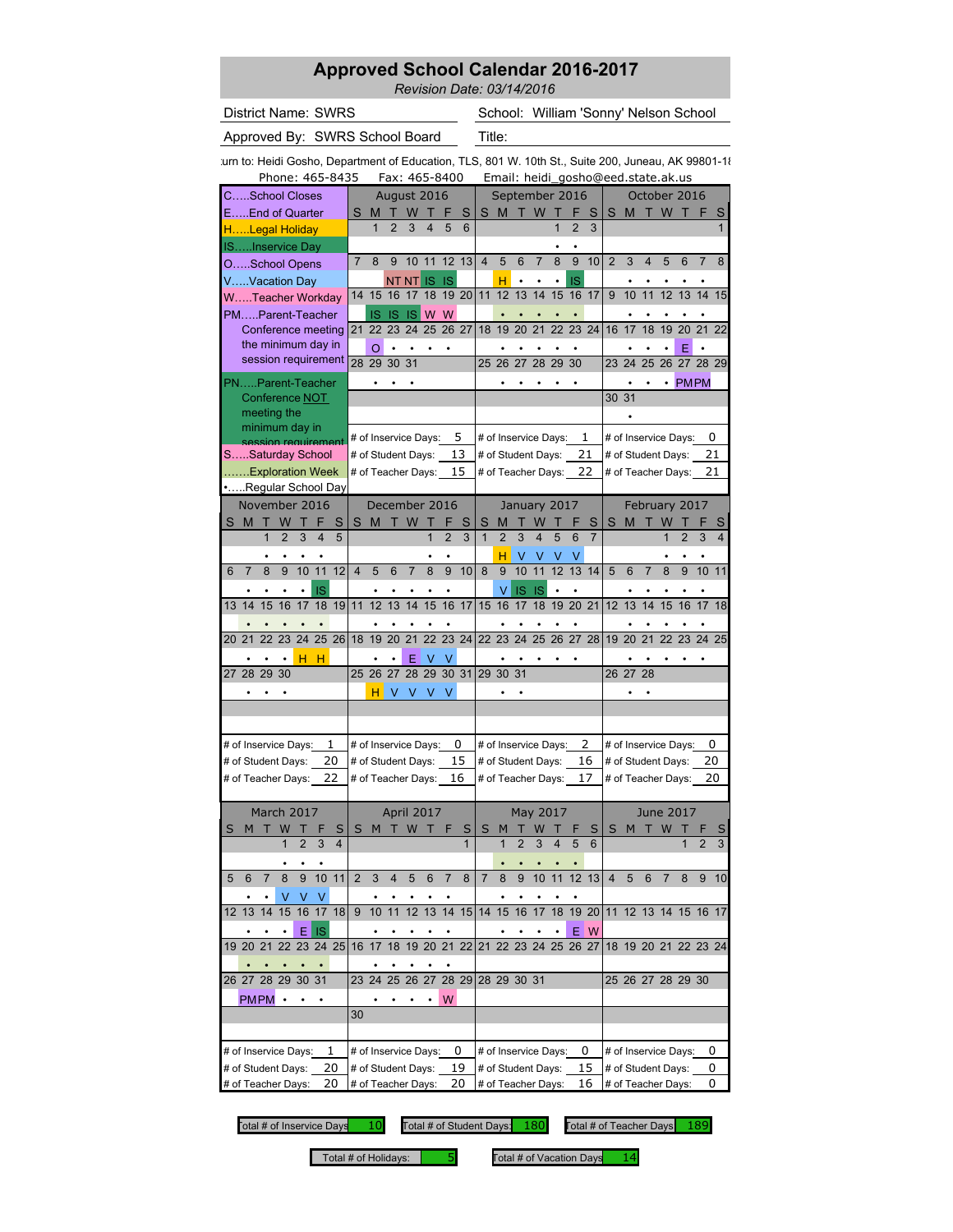*Revision(Date:(04/12/2016*

District Name: SWRS
School:

School: Koliganek School

Approved By: SWRS School Board Title:

Phone: 465-8435 Fax: 465-8400 Email: heidi\_gosho@eed.state.ak.us lurn to: Heidi Gosho, Department of Education, TLS, 801 W. 10th St., Suite 200, Juneau, AK 99801-18

|                 |                                          |                                          | rnone.         |                |            | 403-0433                          |                |                                |                |                | гах. 40э-о4ии            |                           |                     |                          |                      |           |              |    | Eiliaii. Heiui_yosho@eeu.state.ak.us |                |                                                    |                      |                         |                    |                      |                          |                         |  |  |
|-----------------|------------------------------------------|------------------------------------------|----------------|----------------|------------|-----------------------------------|----------------|--------------------------------|----------------|----------------|--------------------------|---------------------------|---------------------|--------------------------|----------------------|-----------|--------------|----|--------------------------------------|----------------|----------------------------------------------------|----------------------|-------------------------|--------------------|----------------------|--------------------------|-------------------------|--|--|
|                 |                                          | CSchool Closes                           |                |                |            |                                   |                |                                |                |                | August 2016              |                           |                     |                          |                      |           |              |    | September 2016                       |                |                                                    |                      |                         |                    | October 2016         |                          |                         |  |  |
|                 |                                          | EEnd of Quarter                          |                |                |            |                                   | S              | M                              | т              | W              | Т                        | F                         | S                   | S                        | M                    | Т         | W            | П  | F                                    | S              | S                                                  | M                    |                         | T W T              |                      | F                        | S                       |  |  |
|                 |                                          | HLegal Holiday                           |                |                |            |                                   |                | 1                              | $\overline{2}$ | 3              | 4                        | 5                         | 6                   |                          |                      |           |              | 1  | $\overline{2}$                       | 3              |                                                    |                      |                         |                    |                      |                          |                         |  |  |
|                 |                                          | ISInservice Day                          |                |                |            |                                   |                |                                |                |                |                          |                           |                     |                          |                      |           |              |    |                                      |                |                                                    |                      |                         |                    |                      |                          |                         |  |  |
|                 |                                          | OSchool Opens                            |                |                |            |                                   | 7              | 8                              | 9              | 10             | 11                       | 12                        | 13                  | $\overline{4}$           | 5                    | 6         | 7            | 8  | 9                                    | 10             | $\overline{2}$                                     | 3                    | $\overline{\mathbf{4}}$ | 5                  | 6                    | 7                        | 8                       |  |  |
|                 |                                          | VVacation Day                            |                |                |            |                                   |                |                                |                | <b>NT NT</b>   | 1S                       | 1S                        |                     |                          | н                    | $\bullet$ |              |    | IS                                   |                |                                                    |                      |                         |                    |                      |                          |                         |  |  |
|                 |                                          | WTeacher Workday                         |                |                |            |                                   | 14             | 15                             | 16             | 17             | 18                       |                           | 19 20               | 11                       | 12                   | 13        | 14           | 15 | 16                                   | 17             | 9                                                  | 10                   | 11                      | 12                 | 13                   | 14                       | 15                      |  |  |
|                 |                                          | PMParent-Teacher                         |                |                |            |                                   |                | IS IS                          |                | -IS            | W                        | W                         |                     |                          |                      |           |              |    |                                      |                |                                                    | $\bullet$            |                         |                    |                      |                          |                         |  |  |
|                 |                                          | Conference meeting<br>the minimum day in |                |                |            |                                   | 21             | 22                             | 23             | 24             | 25                       | 26                        | 27                  | 18                       | 19                   | 20        | 21           | 22 | 23 24                                |                | 16                                                 | 17                   | 18                      | 19                 | 20                   | 21                       | 22                      |  |  |
|                 |                                          | session requirement                      |                |                |            |                                   |                | O                              |                |                |                          |                           |                     |                          |                      |           |              |    |                                      |                |                                                    |                      |                         |                    | F                    |                          |                         |  |  |
|                 |                                          |                                          |                |                |            |                                   |                | 28 29 30                       |                | 31             |                          |                           |                     |                          | 25 26                | 27        | 28           | 29 | 30                                   |                | 23                                                 | 24                   | 25                      |                    | 26 27 28 29          |                          |                         |  |  |
|                 |                                          | PNParent-Teacher                         |                |                |            |                                   |                |                                |                |                |                          |                           |                     |                          |                      |           |              |    |                                      |                | 30 31                                              |                      |                         | ٠                  | <b>PMPM</b>          |                          |                         |  |  |
|                 |                                          | Conference NOT<br>meeting the            |                |                |            |                                   |                |                                |                |                |                          |                           |                     |                          |                      |           |              |    |                                      |                |                                                    |                      |                         |                    |                      |                          |                         |  |  |
|                 |                                          | minimum day in                           |                |                |            |                                   |                |                                |                |                |                          |                           |                     |                          |                      |           |              |    |                                      |                |                                                    |                      |                         |                    |                      |                          |                         |  |  |
|                 |                                          | session requirement                      |                |                |            |                                   |                | # of Inservice Days:           |                |                |                          |                           | 5                   |                          | # of Inservice Days: |           |              |    |                                      | 1              |                                                    |                      |                         |                    | # of Inservice Days: |                          | 0                       |  |  |
|                 |                                          | SSaturday School                         |                |                |            |                                   |                | # of Student Days:             |                |                |                          |                           | 13                  |                          | # of Student Days:   |           |              |    |                                      | 21             |                                                    |                      |                         | # of Student Days: |                      |                          | 21                      |  |  |
|                 |                                          | Exploration Week                         |                |                |            |                                   |                | # of Teacher Days:             |                |                |                          |                           | 15                  |                          | # of Teacher Days:   |           |              |    |                                      | 22             |                                                    |                      |                         | # of Teacher Days: |                      |                          | 21                      |  |  |
|                 |                                          | Regular School Day                       |                |                |            |                                   |                |                                |                |                |                          |                           |                     |                          |                      |           |              |    |                                      |                |                                                    |                      |                         |                    |                      |                          |                         |  |  |
|                 |                                          | November 2016                            |                |                |            |                                   |                |                                |                |                | December 2016            |                           |                     |                          |                      |           | January 2017 |    |                                      |                |                                                    |                      |                         |                    | February 2017        |                          |                         |  |  |
| S               | M                                        | т                                        | w              | п              | F          | S                                 | S              | M                              | т              | W              | п                        |                           | S                   | S                        | M                    |           | w            |    |                                      | S              | S                                                  | M                    |                         | W                  |                      |                          |                         |  |  |
|                 |                                          | $\overline{1}$                           | $\overline{2}$ | 3              | 4          | 5                                 |                |                                |                |                | 1                        | $\overline{2}$            | 3                   | $\mathbf{1}$             | $\overline{2}$       | 3         | 4            | 5  | 6                                    | $\overline{7}$ |                                                    |                      |                         | 1                  | $\overline{2}$       | 3                        | $\overline{\mathbf{4}}$ |  |  |
|                 |                                          |                                          |                |                |            | 12                                | $\overline{4}$ |                                |                | $\overline{7}$ |                          | 9                         |                     |                          | H                    | V         | V            | ٧  | v                                    |                |                                                    |                      |                         |                    |                      |                          |                         |  |  |
| 6               | 7                                        | 8                                        | 9              | 10             | 11         |                                   |                | 5                              | 6              |                | 8                        |                           | 10                  | 8                        | 9                    | 10        | 11           | 12 | 13 14                                |                | 5                                                  | 6                    | 7                       | 8                  | 9                    | 10                       | 11                      |  |  |
|                 |                                          |                                          |                |                | IS         |                                   | 11             | 12                             |                | 14             |                          |                           |                     |                          | v                    | <b>IS</b> | -IS          |    |                                      |                |                                                    |                      | 14                      |                    |                      |                          |                         |  |  |
| 13              | 14                                       | 15                                       | 16             | 17             | 18         | 19                                |                |                                | 13             |                | 15                       | 16                        | 17                  | 15                       | 16                   | 17        | 18           | 19 | 20                                   | 21             | 12                                                 | 13                   |                         | 15                 | 16                   | 17                       | 18                      |  |  |
|                 |                                          |                                          |                |                |            |                                   |                |                                |                |                |                          |                           |                     |                          |                      |           |              |    |                                      |                |                                                    |                      |                         |                    |                      |                          |                         |  |  |
|                 | 20 21                                    | 22                                       | 23             | 24             | 25 26      |                                   |                | 18 19                          | 20             | 21             |                          | 22 23 24                  |                     | 22 23                    |                      | 24        | 25           |    | 26 27                                | 28             | 19 20                                              |                      | 21                      | 22                 | 23                   | 24 25                    |                         |  |  |
|                 |                                          |                                          |                | н              | н          |                                   |                |                                |                |                |                          |                           |                     |                          |                      |           |              |    |                                      |                |                                                    |                      |                         |                    |                      |                          |                         |  |  |
| 27              | 28                                       | 29                                       | 30             |                |            |                                   |                | 25 26                          | 27             | 28             | 29                       | 30                        | 31                  | 29 30                    |                      | 31        |              |    |                                      |                | 26 27                                              |                      | 28                      |                    |                      |                          |                         |  |  |
|                 |                                          |                                          |                |                |            |                                   |                | н                              | V              | V              | V                        | V                         |                     |                          |                      |           |              |    |                                      |                |                                                    |                      |                         |                    |                      |                          |                         |  |  |
|                 |                                          |                                          |                |                |            |                                   |                |                                |                |                |                          |                           |                     |                          |                      |           |              |    |                                      |                |                                                    |                      |                         |                    |                      |                          |                         |  |  |
|                 |                                          |                                          |                |                |            |                                   |                |                                |                |                |                          |                           |                     |                          |                      |           |              |    |                                      |                |                                                    |                      |                         |                    |                      |                          |                         |  |  |
|                 |                                          | # of Inservice Days:                     |                |                |            | 1                                 |                | # of Inservice Days:           |                |                |                          |                           | 0                   |                          | # of Inservice Days: |           |              |    |                                      | 2              |                                                    |                      |                         |                    | # of Inservice Days: |                          | 0                       |  |  |
|                 |                                          | # of Student Days:                       |                |                |            | 20                                |                | # of Student Days:             |                |                |                          |                           | 15                  |                          | # of Student Days:   |           |              |    |                                      | 16             | # of Student Days:                                 |                      |                         |                    |                      |                          | 20                      |  |  |
|                 |                                          | # of Teacher Days:                       |                |                |            | 22                                |                | # of Teacher Days:             |                |                |                          | 16                        |                     |                          | # of Teacher Days:   |           |              |    |                                      | 17             |                                                    |                      |                         |                    | # of Teacher Days:   |                          | 20                      |  |  |
|                 |                                          |                                          |                |                |            |                                   |                |                                |                |                |                          |                           |                     |                          |                      |           |              |    |                                      |                |                                                    |                      |                         |                    |                      |                          |                         |  |  |
|                 |                                          | March 2017                               |                |                |            |                                   |                |                                |                |                | April 2017               |                           |                     |                          |                      |           | May 2017     |    |                                      |                |                                                    |                      |                         |                    | June 2017            |                          |                         |  |  |
| s               |                                          |                                          |                | $\overline{2}$ | 3          | $\overline{4}$                    | S              | M                              |                | W              |                          |                           | S<br>$\overline{1}$ | S                        | м<br>1               | 2         | 3            | 4  | 5                                    | S<br>6         | S                                                  | M                    |                         | W                  | 1                    | $\overline{\mathcal{L}}$ | 3                       |  |  |
|                 |                                          |                                          |                |                |            |                                   |                |                                |                |                |                          |                           |                     |                          |                      |           |              |    |                                      |                |                                                    |                      |                         |                    |                      |                          |                         |  |  |
| 5               | 6                                        |                                          | 8              | 9              | 10         | $\begin{array}{c} 11 \end{array}$ | $\mathbf{z}$   | 3                              | 4              | $\mathbf{p}$   | 6                        |                           | 8                   | $\prime$                 | 8                    | 9         |              |    | 10 11 12 13                          |                | 4                                                  | $\ddot{\circ}$       | 6                       |                    | 8                    | 9                        | 10                      |  |  |
|                 |                                          |                                          |                |                |            |                                   |                |                                |                |                |                          |                           |                     |                          |                      |           |              |    |                                      |                |                                                    |                      |                         |                    |                      |                          |                         |  |  |
| 12 <sup>2</sup> | 13                                       | 14                                       | 15             | 16             | 17 18      |                                   | 9              | 10                             | 11             | 12             | 13                       | 14                        | 15                  | 14                       | 15                   | 16 17     |              | 18 | 19 20                                |                |                                                    |                      |                         |                    | 11 12 13 14 15 16 17 |                          |                         |  |  |
|                 |                                          |                                          |                | V              |            |                                   |                |                                |                |                | $\bullet$                | ٧                         |                     |                          |                      |           |              |    |                                      |                |                                                    |                      |                         |                    |                      |                          |                         |  |  |
|                 | 19 20                                    | Ε<br>21 22 23                            | IS             |                | ٧<br>24 25 |                                   | 16             | 17                             | 18             | 19 20          |                          | 21                        | 22                  | 21                       |                      |           | 22 23 24 25  |    | 26 27                                | E W            |                                                    |                      |                         |                    | 18 19 20 21 22 23 24 |                          |                         |  |  |
|                 |                                          |                                          |                |                |            |                                   |                |                                |                |                |                          |                           |                     |                          |                      |           |              |    |                                      |                |                                                    |                      |                         |                    |                      |                          |                         |  |  |
|                 |                                          | 26 27 28 29 30 31                        |                |                |            |                                   |                | 23 24 25 26 27                 |                |                |                          | 28 29                     |                     |                          | 28 29 30 31          |           |              |    |                                      |                |                                                    |                      |                         |                    | 25 26 27 28 29 30    |                          |                         |  |  |
|                 |                                          |                                          |                |                |            |                                   |                |                                |                |                |                          |                           |                     |                          |                      |           |              |    |                                      |                |                                                    |                      |                         |                    |                      |                          |                         |  |  |
|                 |                                          | <b>PMPM</b>                              | $\bullet$      |                |            |                                   | 30             |                                |                |                |                          | W                         |                     |                          |                      |           |              |    |                                      |                |                                                    |                      |                         |                    |                      |                          |                         |  |  |
|                 |                                          |                                          |                |                |            |                                   |                |                                |                |                |                          |                           |                     |                          |                      |           |              |    |                                      |                |                                                    |                      |                         |                    |                      |                          |                         |  |  |
|                 |                                          |                                          |                |                |            | 1<br>0<br># of Inservice Days:    |                |                                |                |                |                          | 0<br># of Inservice Days: |                     |                          |                      |           |              |    |                                      |                |                                                    |                      |                         |                    | 0                    |                          |                         |  |  |
|                 |                                          | # of Inservice Days:                     |                |                |            | 21<br>18<br># of Student Days:    |                |                                |                |                | 15<br># of Student Days: |                           |                     |                          |                      |           |              |    |                                      |                |                                                    | # of Inservice Days: |                         |                    |                      |                          |                         |  |  |
|                 | # of Student Days:<br># of Teacher Days: |                                          |                |                |            |                                   |                | 19<br>21<br># of Teacher Days: |                |                |                          |                           |                     | 16<br># of Teacher Days: |                      |           |              |    |                                      |                | # of Student Days:<br>0<br>0<br># of Teacher Days: |                      |                         |                    |                      |                          |                         |  |  |
|                 |                                          |                                          |                |                |            |                                   |                |                                |                |                |                          |                           |                     |                          |                      |           |              |    |                                      |                |                                                    |                      |                         |                    |                      |                          |                         |  |  |

Total # of Inservice Days 10 Total # of Student Days: 180 Total # of Teacher Days 189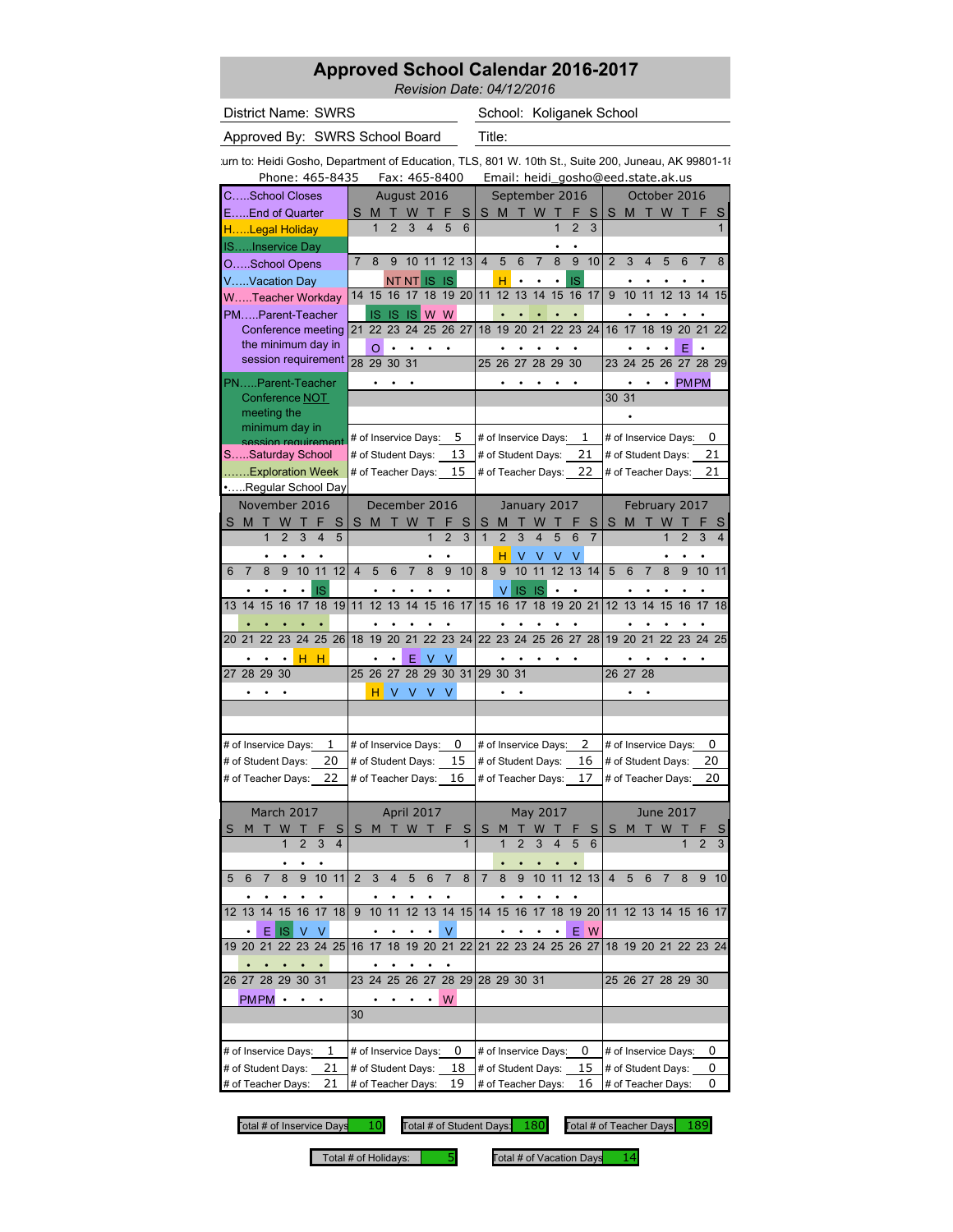*Revision(Date:(03/28/2016*

District Name: SWRS
School:

School: Manokotak 'Nunaniq' School

Approved By: SWRS School Board Title:

Phone: 465-8435 Fax: 465-8400 Email: heidi\_gosho@eed.state.ak.us lurn to: Heidi Gosho, Department of Education, TLS, 801 W. 10th St., Suite 200, Juneau, AK 99801-18

|                          |                          |                     |                |                |                  | Phone: 465-8435 |                      |                          |                      | 68X: 465-8400  |       |                |                          |                |                          |    |                | Email: heidi_gosho@eed.state.ak.us |                |                         |                |                    |                |                    |                      |                |    |
|--------------------------|--------------------------|---------------------|----------------|----------------|------------------|-----------------|----------------------|--------------------------|----------------------|----------------|-------|----------------|--------------------------|----------------|--------------------------|----|----------------|------------------------------------|----------------|-------------------------|----------------|--------------------|----------------|--------------------|----------------------|----------------|----|
|                          | CSchool Closes           |                     |                |                |                  |                 |                      |                          | August 2016          |                |       |                |                          |                |                          |    |                | September 2016                     |                |                         |                |                    |                |                    | October 2016         |                |    |
|                          | EEnd of Quarter          |                     |                |                |                  |                 | S                    | м                        |                      | w              |       |                | S                        | S              | M                        |    | W              |                                    |                | S                       | S              | M                  |                | W                  |                      |                |    |
|                          | HLegal Holiday           |                     |                |                |                  |                 |                      | $\overline{1}$           | $\overline{2}$       | 3              | 4     | 5              | 6                        |                |                          |    |                | 1                                  | $\overline{2}$ | 3                       |                |                    |                |                    |                      |                |    |
|                          | ISInservice Day          |                     |                |                |                  |                 |                      |                          |                      |                |       |                |                          |                |                          |    |                |                                    |                |                         |                |                    |                |                    |                      |                |    |
|                          | OSchool Opens            |                     |                |                |                  |                 | $\overline{7}$       | 8                        | 9                    | 10 11          |       | 12 13          |                          | $\overline{4}$ | 5                        | 6  | $\overline{7}$ | 8                                  | 9              | 10                      | $\overline{2}$ | 3                  | $\overline{4}$ | 5                  | 6                    | 7              | 8  |
|                          | VVacation Day            |                     |                |                |                  |                 |                      |                          | <b>NT NT</b>         |                | IS IS |                |                          |                | н                        |    | $\bullet$      |                                    | IS             |                         |                |                    |                |                    |                      |                |    |
|                          | WTeacher Workday         |                     |                |                |                  |                 | 14                   | 15                       | 16                   | 17             | 18    | 19 20          |                          | 11             | 12                       | 13 | 14             | 15                                 | 16             | 17                      | 9              | 10                 | 11             | 12                 | 13                   | 14             | 15 |
|                          | PMParent-Teacher         |                     |                |                |                  |                 |                      |                          | IS IS IS             |                | W W   |                |                          |                |                          |    |                |                                    |                |                         |                |                    |                |                    |                      |                |    |
|                          |                          | Conference meeting  |                |                |                  |                 | 21                   | 22                       | 23                   | 24             | 25    | 26             | 27                       | 18             | 19                       | 20 | 21             | 22                                 | 23             | 24                      | 16             | 17                 | 18             | 19                 | 20                   | 21 22          |    |
|                          |                          | the minimum day in  |                |                |                  |                 |                      | O                        |                      |                |       |                |                          |                |                          |    |                |                                    |                |                         |                |                    |                |                    | Е                    |                |    |
|                          |                          | session requirement |                |                |                  |                 |                      | 28 29                    | 30                   | 31             |       |                |                          |                | 25 26                    | 27 | 28             | 29                                 | 30             |                         | 23             | 24                 | 25             | 26                 | 27 28 29             |                |    |
|                          | PNParent-Teacher         |                     |                |                |                  |                 |                      |                          |                      |                |       |                |                          |                |                          |    |                |                                    |                |                         |                | V                  |                | $\bullet$          | <b>PMPM</b>          |                |    |
|                          |                          | Conference NOT      |                |                |                  |                 |                      |                          |                      |                |       |                |                          |                |                          |    |                |                                    |                |                         | 30 31          |                    |                |                    |                      |                |    |
|                          |                          | meeting the         |                |                |                  |                 |                      |                          |                      |                |       |                |                          |                |                          |    |                |                                    |                |                         |                |                    |                |                    |                      |                |    |
|                          |                          | minimum day in      |                |                |                  |                 |                      |                          |                      |                |       |                |                          |                |                          |    |                |                                    |                |                         |                |                    |                |                    |                      |                |    |
|                          |                          | session requirement |                |                |                  |                 |                      |                          | # of Inservice Days: |                |       |                | 5                        |                |                          |    |                | # of Inservice Days:               |                | 1                       |                |                    |                |                    | # of Inservice Days: |                | 0  |
|                          | SSaturday School         |                     |                |                |                  |                 |                      |                          | # of Student Days:   |                |       |                | 13                       |                | # of Student Days:       |    |                |                                    | 21             |                         |                |                    |                | # of Student Days: |                      |                | 20 |
|                          | Exploration Week         |                     |                |                |                  |                 | # of Teacher Days:   |                          |                      |                |       |                | 15                       |                | # of Teacher Days:       |    |                |                                    | 22             |                         |                |                    |                | # of Teacher Days: |                      |                | 20 |
|                          | Regular School Day       |                     |                |                |                  |                 |                      |                          |                      |                |       |                |                          |                |                          |    |                |                                    |                |                         |                |                    |                |                    |                      |                |    |
|                          | November 2016            |                     |                |                |                  |                 |                      |                          | December 2016        |                |       |                |                          |                |                          |    |                | January 2017                       |                |                         |                |                    |                |                    | February 2017        |                |    |
|                          | S M                      | т                   | W              | т              | F                | S               | S                    | M                        | т                    | W              | П     | F              | S                        | S              | M                        |    |                |                                    |                | S                       | S              | M                  |                | W                  |                      |                |    |
|                          |                          | $\overline{1}$      | $\overline{2}$ | 3              | $\overline{4}$   | 5               |                      |                          |                      |                | 1     | $\overline{2}$ | 3                        | $\mathbf{1}$   | 2                        | 3  | 4              | 5                                  | 6              | $\overline{7}$          |                |                    |                | 1                  | $\overline{2}$       | 3              | 4  |
|                          |                          |                     |                |                |                  |                 |                      |                          |                      |                |       |                |                          |                | н                        | V  |                |                                    |                |                         |                |                    |                |                    |                      |                |    |
| 6                        | $\overline{7}$           | 8                   | 9              | 10             | 11               | 12              | 4                    | 5                        | 6                    | $\overline{7}$ | 8     | 9              | 10                       | 8              | 9                        | 10 | 11             | 12                                 | 13             | 14                      | 5              | 6                  | $\overline{7}$ | 8                  | 9                    | 10             | 11 |
|                          |                          |                     |                |                | IS               |                 |                      |                          |                      |                |       |                |                          |                |                          | IS |                |                                    |                |                         |                |                    |                |                    |                      |                |    |
| 13                       | 14                       | 15                  | 16             | 17             | 18               | 19              | 11                   | 12                       | 13                   | 14             | 15    | 16             | 17                       | 15             | 16                       | 17 | 18             | 19                                 | 20 21          |                         | 12             | 13                 | 14             | 15                 | 16                   | 17             | 18 |
|                          |                          |                     |                |                |                  |                 |                      |                          |                      |                |       |                |                          |                |                          |    |                |                                    |                |                         |                |                    |                |                    |                      |                |    |
|                          | 20 21                    | 22                  | 23             | 24             | 25 26            |                 | 18                   | 19                       | 20                   | 21             | 22    | 23             | 24                       | 22 23          |                          | 24 | 25             | 26                                 | 27             | 28                      | 19             | 20                 | 21             | 22                 | 23                   | 24 25          |    |
|                          |                          |                     |                | н              | н                |                 |                      |                          |                      | Е              |       | ν              |                          |                |                          |    |                |                                    |                |                         |                |                    |                |                    |                      |                |    |
| 27                       | 28                       | 29                  | 30             |                |                  |                 |                      | 25 26                    | 27                   | 28             | 29    | 30             | 31                       | 29 30          |                          | 31 |                |                                    |                |                         | 26 27          |                    | 28             |                    |                      |                |    |
|                          |                          |                     |                |                |                  |                 |                      | н                        | V                    |                | V V   | V              |                          |                |                          |    |                |                                    |                |                         |                |                    |                |                    |                      |                |    |
|                          |                          |                     |                |                |                  |                 |                      |                          |                      |                |       |                |                          |                |                          |    |                |                                    |                |                         |                |                    |                |                    |                      |                |    |
|                          |                          |                     |                |                |                  |                 |                      |                          |                      |                |       |                |                          |                |                          |    |                |                                    |                |                         |                |                    |                |                    |                      |                |    |
|                          | # of Inservice Days:     |                     |                |                |                  | 1               | # of Inservice Days: |                          |                      |                |       |                | 0                        |                |                          |    |                | # of Inservice Days:               | 2              |                         |                |                    |                |                    | # of Inservice Days: |                | 0  |
|                          | # of Student Days:       |                     |                |                |                  | 20              | # of Student Days:   |                          |                      |                |       |                | 15                       |                | # of Student Days:       |    |                |                                    |                | 16                      |                |                    |                | # of Student Days: |                      | 20             |    |
|                          | # of Teacher Days:       |                     |                |                |                  | 22              | # of Teacher Days:   |                          |                      |                |       |                | 16                       |                | # of Teacher Days:       |    |                |                                    |                | 17                      |                |                    |                | # of Teacher Days: |                      |                | 20 |
|                          |                          |                     |                |                |                  |                 |                      |                          |                      |                |       |                |                          |                |                          |    |                |                                    |                |                         |                |                    |                |                    |                      |                |    |
|                          |                          | March 2017          |                |                |                  |                 |                      |                          | April 2017           |                |       |                |                          |                |                          |    |                | May 2017                           |                |                         |                |                    |                |                    | <b>June 2017</b>     |                |    |
| S                        |                          |                     |                |                |                  | S               | S                    |                          |                      |                |       |                | S                        | S              |                          |    |                |                                    |                | S                       | S              | м                  |                |                    |                      |                |    |
|                          |                          |                     | 1              | $\overline{2}$ | 3                | $\overline{4}$  |                      |                          |                      |                |       |                | $\mathbf{1}$             |                | 1                        |    |                | 4                                  | 5              | 6                       |                |                    |                |                    | $\mathbf{1}$         | $\overline{2}$ | 3  |
|                          |                          |                     |                |                |                  |                 |                      |                          |                      |                |       |                |                          |                |                          |    |                |                                    |                |                         |                |                    |                |                    |                      |                |    |
| 5                        | 6                        |                     |                | 9              |                  | 10 11           | 2                    | 3                        |                      |                | 6     |                | 8                        |                |                          | 9  |                | 10 11                              | 12 13          |                         | 4              | 5                  | 6              |                    | 8                    | 9              | 10 |
|                          |                          |                     |                |                |                  |                 |                      |                          |                      |                |       |                |                          |                |                          |    |                |                                    |                |                         |                |                    |                |                    |                      |                |    |
|                          | 12 13                    | 14 15               |                |                | 16 17 18         |                 | 9                    | 10                       | 11                   | 12             | 13    |                | 14 15                    | 14 15          |                          |    | 16 17          |                                    | 18 19 20       |                         |                |                    |                |                    | 11 12 13 14 15 16 17 |                |    |
|                          |                          |                     |                |                |                  |                 |                      |                          |                      |                |       |                |                          |                |                          |    |                |                                    |                |                         |                |                    |                |                    |                      |                |    |
|                          | 19 20 21                 | Е                   | IS             |                | V<br>22 23 24 25 |                 |                      | 16 17                    | 18                   | 19 20 21 22    |       |                |                          |                |                          |    |                | 21 22 23 24 25 26 27               | Е              | W                       |                |                    |                |                    | 18 19 20 21 22 23 24 |                |    |
|                          |                          |                     |                |                |                  |                 |                      |                          |                      |                |       |                |                          |                |                          |    |                |                                    |                |                         |                |                    |                |                    |                      |                |    |
|                          |                          |                     |                |                |                  |                 |                      |                          |                      |                |       |                |                          |                |                          |    |                |                                    |                |                         |                |                    |                |                    |                      |                |    |
|                          | 26 27 28 29 30 31        |                     |                |                |                  |                 |                      |                          | 23 24 25 26 27 28 29 |                |       |                |                          |                | 28 29 30 31              |    |                |                                    |                |                         |                |                    |                |                    | 25 26 27 28 29 30    |                |    |
|                          | <b>PMPM</b>              |                     | $\bullet$      |                |                  |                 |                      |                          |                      |                | ٠     | W              |                          |                |                          |    |                |                                    |                |                         |                |                    |                |                    |                      |                |    |
|                          |                          |                     |                |                |                  |                 | 30                   |                          |                      |                |       |                |                          |                |                          |    |                |                                    |                |                         |                |                    |                |                    |                      |                |    |
|                          |                          |                     |                |                |                  |                 |                      |                          |                      |                |       |                |                          |                |                          |    |                |                                    |                |                         |                |                    |                |                    |                      |                |    |
|                          | # of Inservice Days:     |                     |                |                |                  | 1               |                      |                          | # of Inservice Days: |                |       |                | 0                        |                |                          |    |                | # of Inservice Days:               | 0              |                         |                |                    |                |                    | # of Inservice Days: |                | 0  |
| 21<br># of Student Days: |                          |                     |                |                |                  |                 | # of Student Days:   |                          |                      |                |       | 19             |                          |                | # of Student Days:<br>15 |    |                |                                    |                |                         |                | # of Student Days: |                |                    | 0                    |                |    |
|                          | # of Teacher Days:<br>21 |                     |                |                |                  |                 |                      | 20<br># of Teacher Days: |                      |                |       |                | # of Teacher Days:<br>16 |                |                          |    |                |                                    |                | # of Teacher Days:<br>0 |                |                    |                |                    |                      |                |    |

Total # of Inservice Days 10 Total # of Student Days: 180 Total # of Teacher Days 189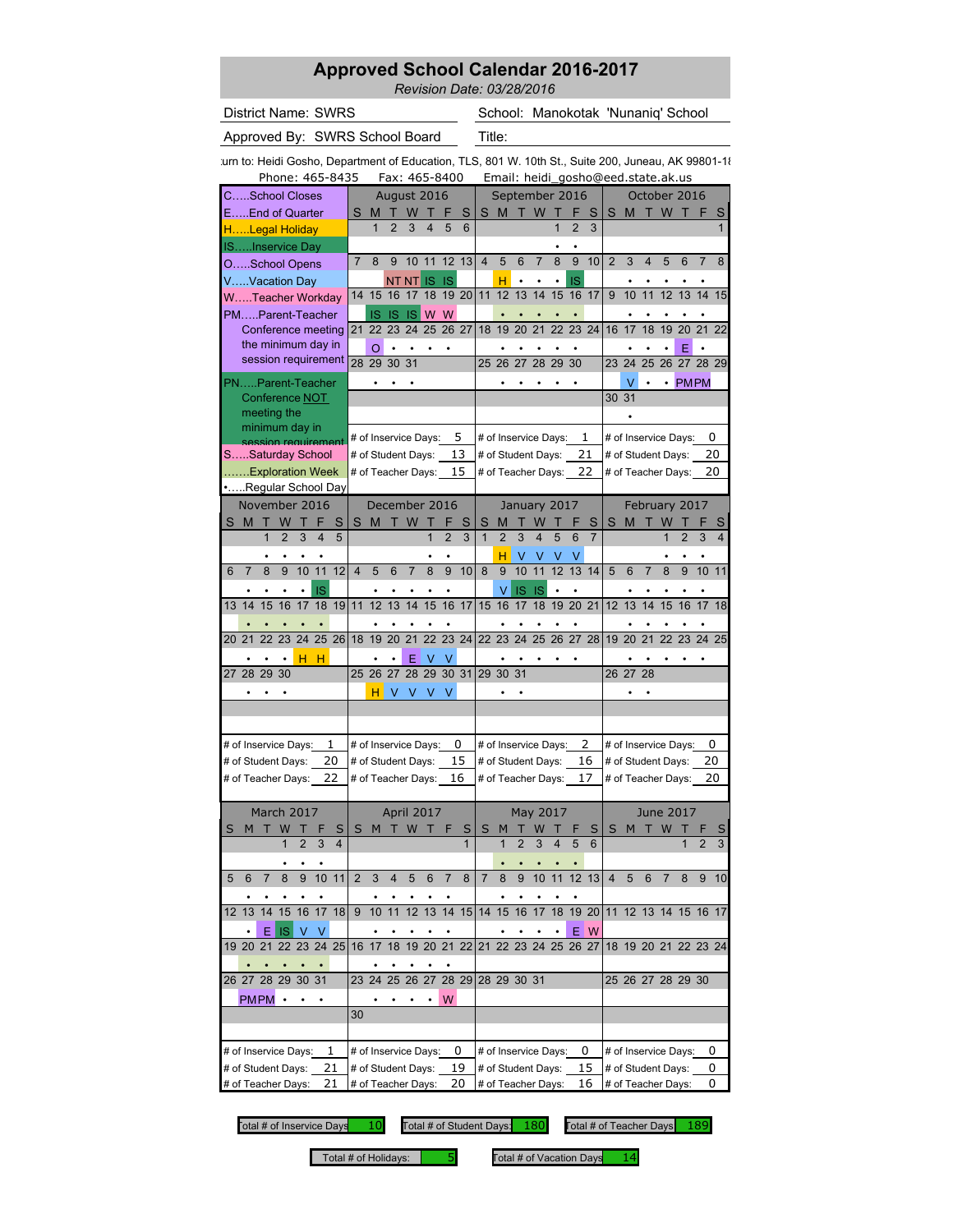*Revision(Date:(03/14/2016*

District Name: SWRS
School:

School: Chief Ivan Blunka School

Approved By: SWRS School Board Title:

lurn to: Heidi Gosho, Department of Education, TLS, 801 W. 10th St., Suite 200, Juneau, AK 99801-18

| Phone: 465-8435                                          | Fax: 465-8400                                              | Email: heidi_gosho@eed.state.ak.us                                   |                                                                    |  |  |  |  |  |  |  |
|----------------------------------------------------------|------------------------------------------------------------|----------------------------------------------------------------------|--------------------------------------------------------------------|--|--|--|--|--|--|--|
| <b>CSchool Closes</b>                                    | August 2016                                                | September 2016                                                       | October 2016                                                       |  |  |  |  |  |  |  |
| EEnd of Quarter                                          | S<br>W<br>S<br>M                                           | S<br>M<br>W<br>S                                                     | S<br>M<br>W<br>S                                                   |  |  |  |  |  |  |  |
| HLegal Holiday                                           | 1<br>$\overline{2}$<br>3<br>5<br>4<br>6                    | 1<br>$\overline{2}$<br>3                                             |                                                                    |  |  |  |  |  |  |  |
| ISInservice Day                                          |                                                            |                                                                      |                                                                    |  |  |  |  |  |  |  |
| OSchool Opens                                            | 10 11 12 13<br>$\overline{7}$<br>8<br>9                    | $\overline{4}$<br>5<br>6<br>7<br>8<br>9<br>10                        | $\overline{2}$<br>3<br>$\overline{\mathbf{4}}$<br>5<br>6<br>7<br>8 |  |  |  |  |  |  |  |
| VVacation Day                                            | <b>IS</b><br><b>NT NT</b><br><b>IS</b>                     | н<br>IS<br>٠                                                         |                                                                    |  |  |  |  |  |  |  |
| WTeacher Workday                                         | 19 20<br>15<br>17<br>18<br>14<br>16                        | 12<br>13<br>15<br>16<br>17<br>11<br>14                               | 9<br>12<br>11<br>13<br>14<br>15<br>10                              |  |  |  |  |  |  |  |
| PMParent-Teacher                                         | W<br>W<br>-IS<br>$IS$ $IS$                                 |                                                                      |                                                                    |  |  |  |  |  |  |  |
| Conference meeting                                       | 23<br>25<br>26<br>21<br>22<br>24<br>27                     | 22<br>23<br>19<br>20<br>24<br>18<br>21                               | 19<br>20<br>21<br>16<br>18<br>22<br>17                             |  |  |  |  |  |  |  |
| the minimum day in                                       | O                                                          |                                                                      | Ε<br>$\bullet$                                                     |  |  |  |  |  |  |  |
| session requirement                                      | 28 29 30<br>31                                             | 25 26<br>27<br>28<br>29<br>30                                        | 25<br>26<br>27 28 29<br>23<br>24                                   |  |  |  |  |  |  |  |
| PNParent-Teacher                                         |                                                            |                                                                      | <b>PMPM</b><br>٠                                                   |  |  |  |  |  |  |  |
| Conference NOT                                           |                                                            |                                                                      | 30 31                                                              |  |  |  |  |  |  |  |
| meeting the                                              |                                                            |                                                                      |                                                                    |  |  |  |  |  |  |  |
| minimum day in                                           |                                                            |                                                                      |                                                                    |  |  |  |  |  |  |  |
| session requirement                                      | 5<br># of Inservice Days:                                  | # of Inservice Days:<br>1                                            | 0<br># of Inservice Days:                                          |  |  |  |  |  |  |  |
| SSaturday School                                         | 13<br># of Student Days:                                   | 21<br># of Student Days:                                             | 21<br># of Student Days:                                           |  |  |  |  |  |  |  |
| Exploration Week                                         | 15<br># of Teacher Days:                                   | 22<br># of Teacher Days:                                             | 21<br># of Teacher Days:                                           |  |  |  |  |  |  |  |
| Regular School Day                                       |                                                            |                                                                      |                                                                    |  |  |  |  |  |  |  |
| November 2016                                            | December 2016                                              | January 2017                                                         | February 2017                                                      |  |  |  |  |  |  |  |
| M<br>т<br>w<br>т<br>F<br>S<br>S                          | S<br>M<br>Τ.<br>W<br>т<br>S                                | S<br>м<br>w<br>S                                                     | S<br>М<br>П<br>W                                                   |  |  |  |  |  |  |  |
| $\overline{1}$<br>3<br>5<br>$\overline{2}$<br>4          | $\overline{2}$<br>3<br>1                                   | $\mathbf{1}$<br>$\overline{2}$<br>3<br>4<br>5<br>6<br>$\overline{7}$ | 3<br>2<br>4                                                        |  |  |  |  |  |  |  |
|                                                          |                                                            | н<br>V                                                               |                                                                    |  |  |  |  |  |  |  |
| 9<br>10<br>11<br>12<br>$\overline{7}$<br>8<br>6          | 9<br>5<br>6<br>8<br>10<br>$\overline{4}$<br>$\overline{7}$ | 9<br>10<br>11<br>12<br>13<br>8<br>14                                 | 8<br>5<br>$\overline{7}$<br>10<br>6<br>9<br>11                     |  |  |  |  |  |  |  |
| <b>IS</b>                                                | $\bullet$<br>$\bullet$<br>$\bullet$<br>$\bullet$           | $\vee$<br>IS<br><b>IS</b><br>$\bullet$                               | ٠<br>$\bullet$<br>$\bullet$                                        |  |  |  |  |  |  |  |
| 15<br>17<br>18<br>19<br>14<br>16<br>13                   | 12<br>13<br>14<br>15<br>16<br>17<br>11                     | 16<br>17<br>18<br>19<br>20<br>21<br>15                               | 13<br>15<br>12<br>14<br>16<br>17<br>18                             |  |  |  |  |  |  |  |
|                                                          |                                                            |                                                                      |                                                                    |  |  |  |  |  |  |  |
| 23<br>24<br>25 26<br>20<br>22<br>21                      | 20<br>19<br>21<br>22 23 24<br>18                           | 22 23<br>24 25<br>26 27<br>28                                        | 19 20<br>21<br>22<br>23 24 25                                      |  |  |  |  |  |  |  |
| н<br>н                                                   | Е                                                          |                                                                      |                                                                    |  |  |  |  |  |  |  |
| 27 28<br>29<br>30                                        | 27<br>30 31<br>25<br>26<br>28<br>29                        | 31<br>29 30                                                          | 26 27<br>28                                                        |  |  |  |  |  |  |  |
|                                                          |                                                            |                                                                      |                                                                    |  |  |  |  |  |  |  |
|                                                          | H.<br>V<br>V V<br>V                                        |                                                                      |                                                                    |  |  |  |  |  |  |  |
|                                                          |                                                            |                                                                      |                                                                    |  |  |  |  |  |  |  |
|                                                          |                                                            |                                                                      |                                                                    |  |  |  |  |  |  |  |
| 1<br># of Inservice Days:                                | 0<br># of Inservice Days:                                  | 2<br># of Inservice Days:                                            | 0<br># of Inservice Days:                                          |  |  |  |  |  |  |  |
| 20<br># of Student Days:                                 | 15<br># of Student Days:                                   | 16<br># of Student Days:                                             | 20<br># of Student Days:                                           |  |  |  |  |  |  |  |
| 22<br># of Teacher Days:                                 | # of Teacher Days:<br>16                                   | 17<br># of Teacher Days:                                             | # of Teacher Days:<br>20                                           |  |  |  |  |  |  |  |
|                                                          |                                                            |                                                                      |                                                                    |  |  |  |  |  |  |  |
| March 2017                                               | April 2017                                                 | May 2017                                                             | June 2017                                                          |  |  |  |  |  |  |  |
| S<br>S<br>M                                              | S<br>W<br>F.<br>S<br>M<br>П                                | S<br>S<br>т<br>W<br>M<br>F                                           | S<br>M<br>T W                                                      |  |  |  |  |  |  |  |
| $\overline{\mathcal{L}}$<br>3<br>$\overline{\mathbf{4}}$ | 1                                                          | 3<br>4<br>5<br>6                                                     | 3                                                                  |  |  |  |  |  |  |  |
|                                                          |                                                            |                                                                      |                                                                    |  |  |  |  |  |  |  |
| $9$ 10 11<br>6<br>7<br>8<br>5                            | 2<br>3<br>5<br>4<br>6<br>7<br>8                            | $\overline{7}$<br>$9 \t10 \t11 \t12 \t13$ 4<br>8                     | 5<br>6<br>7<br>8<br>9<br>10 <sup>1</sup>                           |  |  |  |  |  |  |  |
|                                                          |                                                            |                                                                      |                                                                    |  |  |  |  |  |  |  |
| 16 17 18<br>14 15<br>12 13                               | 14 15<br>10<br>11<br>12<br>13<br>9                         | 14 15 16 17                                                          | 18 19 20 11 12 13 14 15 16 17                                      |  |  |  |  |  |  |  |
| S <br>Ε<br>V V<br>V                                      |                                                            | $E$ W                                                                |                                                                    |  |  |  |  |  |  |  |
| 19 20 21 22 23 24 25                                     | 21 22<br>16 17<br>18<br>19 20                              | 22 23 24<br>21<br>25 26 27                                           | 18 19 20 21 22 23 24                                               |  |  |  |  |  |  |  |
|                                                          |                                                            |                                                                      |                                                                    |  |  |  |  |  |  |  |
| 26 27 28 29 30 31                                        | 23 24 25 26 27 28 29                                       | 28 29 30 31                                                          | 25 26 27 28 29 30                                                  |  |  |  |  |  |  |  |
|                                                          |                                                            |                                                                      |                                                                    |  |  |  |  |  |  |  |
| PMPM .<br>٠                                              | W<br>$\bullet$<br>٠<br>30                                  |                                                                      |                                                                    |  |  |  |  |  |  |  |
|                                                          |                                                            |                                                                      |                                                                    |  |  |  |  |  |  |  |
|                                                          |                                                            |                                                                      |                                                                    |  |  |  |  |  |  |  |
| # of Inservice Days:<br>1                                | # of Inservice Days:<br>0                                  | # of Inservice Days:<br>0                                            | # of Inservice Days:<br>0                                          |  |  |  |  |  |  |  |
| 20<br># of Student Days:                                 | # of Student Days:<br>19                                   | # of Student Days:<br>15                                             | 0<br># of Student Days:                                            |  |  |  |  |  |  |  |
| 20<br># of Teacher Days:                                 | 20<br># of Teacher Days:                                   | # of Teacher Days:<br>16                                             | # of Teacher Days:<br>0                                            |  |  |  |  |  |  |  |

Total # of Inservice Days  $10$  Total # of Student Days:  $180$  Total # of Teacher Days:  $189$ 

Total # of Holidays:  $\begin{array}{|l|} 5 \end{array}$  Total # of Vacation Days 14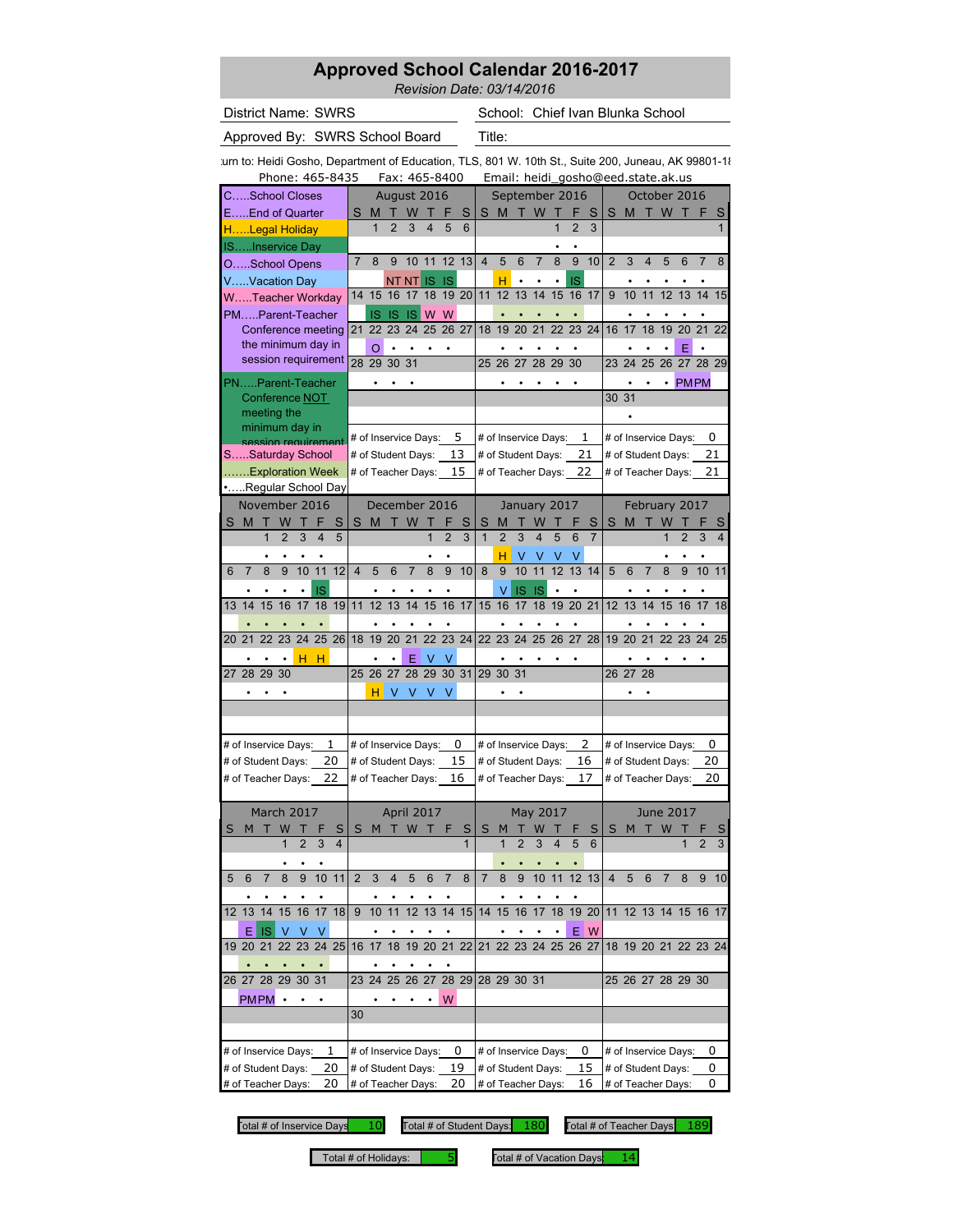*Revision(Date:(03/14/2016*

District Name: SWRS
School:

School: Togiak School

Approved By: SWRS School Board Title:

Phone:  $465-8435$  Fax:  $465-8400$  Email: heidi\_gosho@eed.state lurn to: Heidi Gosho, Department of Education, TLS, 801 W. 10th St., Suite 200, Juneau, AK 99801-18

| Phone: 465-8435                                 |                | rax: 465-8400        |                |     |                |              |              |                                                       |                |                |    | Emaii: neidi_gosno@eed.state.ak.us |                                                  |                          |                    |    |                      |                |                |                         |
|-------------------------------------------------|----------------|----------------------|----------------|-----|----------------|--------------|--------------|-------------------------------------------------------|----------------|----------------|----|------------------------------------|--------------------------------------------------|--------------------------|--------------------|----|----------------------|----------------|----------------|-------------------------|
| CSchool Closes                                  |                | August 2016          |                |     |                |              |              |                                                       |                |                |    | September 2016                     |                                                  |                          |                    |    | October 2016         |                |                |                         |
| EEnd of Quarter                                 | S              | M                    | w              |     |                | S            | S            | M                                                     |                | W              |    |                                    | S                                                | S                        | M                  | Т  | W                    |                |                | S                       |
| HLegal Holiday                                  |                | 1<br>2               | 3              | 4   | 5              | 6            |              |                                                       |                |                | 1  | $\overline{2}$                     | 3                                                |                          |                    |    |                      |                |                |                         |
| ISInservice Day                                 |                |                      |                |     |                |              |              |                                                       |                |                |    |                                    |                                                  |                          |                    |    |                      |                |                |                         |
| OSchool Opens                                   | $\overline{7}$ | 8<br>9               | 10             | 11  | 12             | 13           | 4            | 5                                                     | 6              | $\overline{7}$ | 8  | 9                                  | 10                                               | $\overline{2}$           | 3                  | 4  | 5                    | 6              | 7              | 8                       |
| VVacation Day                                   |                |                      | <b>NT NT</b>   | 1S  | <b>IS</b>      |              |              | н                                                     |                |                |    | IS                                 |                                                  |                          |                    |    |                      |                |                |                         |
| WTeacher Workday                                | 14             | 15<br>16             | 17             | 18  | 19 20          |              | 11           | 12                                                    | 13             | 14             | 15 | 16                                 | 17                                               | 9                        | 10                 | 11 | 12                   | 13             | 14             | 15                      |
|                                                 |                |                      |                | W W |                |              |              |                                                       |                |                |    |                                    |                                                  |                          |                    |    |                      |                |                |                         |
| PMParent-Teacher                                | 21             | IS IS IS<br>22<br>23 | 24             | 25  | 26             | 27           | 18           | 19                                                    | 20             | 21             | 22 | 23                                 | 24                                               | 16                       | 17                 | 18 | 19                   | 20             | 21             | 22                      |
| Conference meeting<br>the minimum day in        |                |                      |                |     |                |              |              |                                                       |                |                |    |                                    |                                                  |                          |                    |    |                      |                |                |                         |
| session requirement                             |                | O                    |                |     | ٠              |              |              |                                                       |                |                |    |                                    |                                                  |                          |                    |    |                      |                |                |                         |
|                                                 |                | 28 29 30             | 31             |     |                |              |              | 25 26 27 28 29 30                                     |                |                |    |                                    |                                                  |                          |                    |    | 23 24 25 26 27 28 29 |                |                |                         |
| PNParent-Teacher                                |                |                      |                |     |                |              |              |                                                       |                |                |    |                                    |                                                  |                          |                    |    | $\bullet$            | <b>PMPM</b>    |                |                         |
| Conference NOT                                  |                |                      |                |     |                |              |              |                                                       |                |                |    |                                    |                                                  | 30 31                    |                    |    |                      |                |                |                         |
| meeting the                                     |                |                      |                |     |                |              |              |                                                       |                |                |    |                                    |                                                  |                          |                    |    |                      |                |                |                         |
| minimum day in                                  |                |                      |                |     |                | 5            |              |                                                       |                |                |    |                                    |                                                  |                          |                    |    |                      |                |                | 0                       |
| session requirement                             |                | # of Inservice Days: |                |     |                |              |              | # of Inservice Days:                                  |                |                |    | 1                                  |                                                  |                          |                    |    | # of Inservice Days: |                |                |                         |
| SSaturday School                                |                | # of Student Days:   |                |     | 13             |              |              | # of Student Days:                                    |                |                |    | 21                                 |                                                  |                          |                    |    | # of Student Days:   |                |                | 21                      |
| Exploration Week                                |                | # of Teacher Days:   |                |     |                | 15           |              | # of Teacher Days:                                    |                |                |    | 22                                 |                                                  |                          |                    |    | # of Teacher Days:   |                |                | 21                      |
| Regular School Day                              |                |                      |                |     |                |              |              |                                                       |                |                |    |                                    |                                                  |                          |                    |    |                      |                |                |                         |
| November 2016                                   |                | December 2016        |                |     |                |              |              |                                                       |                | January 2017   |    |                                    |                                                  |                          |                    |    | February 2017        |                |                |                         |
| W<br>M<br>т<br>п<br>S<br>S.                     | S              | M<br>т               | W              | т   | F              | S            | S            | M                                                     |                | w              |    |                                    | S                                                | S                        | М                  | ٠  | W                    |                |                |                         |
| $\overline{1}$<br>3<br>$\overline{2}$<br>4<br>5 |                |                      |                | 1   | $\overline{2}$ | 3            | $\mathbf{1}$ | $\overline{2}$                                        | 3              | 4              | 5  | 6                                  | $\overline{7}$                                   |                          |                    |    | 1                    | $\overline{2}$ | 3              | $\overline{\mathbf{4}}$ |
|                                                 |                |                      |                |     |                |              |              | н                                                     | v              | V              |    | ٧                                  |                                                  |                          |                    |    |                      |                |                |                         |
| 8<br>9<br>10<br>11<br>12<br>$\overline{7}$<br>6 | 4              | 5<br>6               | $\overline{7}$ | 8   | 9              | 10           | 8            | 9                                                     | 10             | 11             | 12 | 13                                 | 14                                               | 5                        | 6                  | 7  | 8                    | 9              | 10             | 11                      |
| IS                                              |                |                      |                |     |                |              |              | V                                                     | IS             | IS             |    |                                    |                                                  |                          |                    |    |                      |                |                |                         |
| 15<br>17<br>19<br>16<br>18<br>14<br>13          | 11             | 12<br>13             | 14             | 15  | 16             | 17           | 15           | 16                                                    | 17             | 18             | 19 | 20 21                              |                                                  | 12                       | 13                 | 14 | 15                   | 16             | 17             | 18                      |
|                                                 |                |                      |                |     |                |              |              |                                                       |                |                |    |                                    |                                                  |                          |                    |    |                      |                |                |                         |
|                                                 |                |                      |                |     |                |              |              |                                                       |                |                |    |                                    |                                                  |                          |                    |    |                      |                |                |                         |
| 23<br>24<br>25 26<br>20 21<br>22                | 18             | 19<br>20             | 21             | 22  | 23             | 24           | 22 23        |                                                       | 24             | 25             | 26 | 27                                 | 28                                               | 19                       | 20                 | 21 | 22                   | 23             | 24             | 25                      |
| н<br>н                                          |                |                      | F              |     | ν              |              |              |                                                       |                |                |    |                                    |                                                  |                          |                    |    |                      |                |                |                         |
| 28<br>29<br>30<br>27                            | 25 26          | 27                   | 28 29          |     | 30 31          |              | 29 30        |                                                       | 31             |                |    |                                    |                                                  |                          | 26 27              | 28 |                      |                |                |                         |
|                                                 |                | н.<br>V              | V              | V   | ٧              |              |              |                                                       |                |                |    |                                    |                                                  |                          |                    |    |                      |                |                |                         |
|                                                 |                |                      |                |     |                |              |              |                                                       |                |                |    |                                    |                                                  |                          |                    |    |                      |                |                |                         |
|                                                 |                |                      |                |     |                |              |              |                                                       |                |                |    |                                    |                                                  |                          |                    |    |                      |                |                |                         |
| 1                                               |                |                      |                |     | 0              |              |              |                                                       |                |                |    |                                    |                                                  |                          |                    |    |                      |                |                | 0                       |
| # of Inservice Days:                            |                | # of Inservice Days: |                |     |                |              |              | 2<br># of Inservice Days:<br>16<br># of Student Days: |                |                |    |                                    | # of Inservice Days:<br>20<br># of Student Days: |                          |                    |    |                      |                |                |                         |
| 20<br># of Student Days:                        |                | # of Student Days:   |                |     |                | 15           |              |                                                       |                |                |    |                                    |                                                  |                          |                    |    |                      |                |                |                         |
| # of Teacher Days:<br>22                        |                | # of Teacher Days:   |                |     | 16             |              |              | # of Teacher Days:                                    |                |                |    | 17                                 |                                                  | # of Teacher Days:<br>20 |                    |    |                      |                |                |                         |
|                                                 |                |                      |                |     |                |              |              |                                                       |                |                |    |                                    |                                                  |                          |                    |    |                      |                |                |                         |
| March 2017                                      |                | April 2017           |                |     |                |              |              |                                                       |                | May 2017       |    |                                    |                                                  |                          |                    |    | <b>June 2017</b>     |                |                |                         |
| S                                               | S              | M                    |                |     |                | S            | S            |                                                       |                |                |    |                                    | S                                                | S                        | M                  |    |                      |                |                |                         |
| 3<br>$\overline{4}$                             |                |                      |                |     |                | $\mathbf{1}$ |              | $\overline{1}$                                        | $\overline{2}$ |                |    | 5                                  | 6                                                |                          |                    |    |                      | 1              | $\overline{2}$ | 3                       |
|                                                 |                |                      |                |     |                |              |              |                                                       |                |                |    |                                    |                                                  |                          |                    |    |                      |                |                |                         |
| 8<br>9<br>10 11<br>5<br>6                       | 2              | 3                    |                | 6   |                | 8            |              | 8                                                     | 9              | 10 11          |    | 12 13                              |                                                  | 4                        | 5                  | 6  |                      | 8              | 9              | 10                      |
| v<br>V                                          |                |                      |                |     |                |              |              |                                                       |                |                |    |                                    |                                                  |                          |                    |    |                      |                |                |                         |
| 15<br>12 13<br>14<br>16 17 18                   | 9              | 10<br>11             | 12             | 13  | 14 15          |              |              | 14 15                                                 | 16             | 17             | 18 | 19 20                              |                                                  |                          |                    |    | 11 12 13 14 15 16 17 |                |                |                         |
|                                                 |                |                      |                |     |                |              |              |                                                       |                |                |    |                                    |                                                  |                          |                    |    |                      |                |                |                         |
| Ε<br>IS                                         |                |                      |                |     |                |              |              |                                                       |                |                |    | Ε                                  | W                                                |                          |                    |    |                      |                |                |                         |
| 22 23 24 25<br>19 20 21                         | 16 17          |                      | 18 19 20 21 22 |     |                |              |              |                                                       |                |                |    | 21 22 23 24 25 26 27               |                                                  |                          |                    |    | 18 19 20 21 22 23 24 |                |                |                         |
|                                                 |                |                      |                |     |                |              |              |                                                       |                |                |    |                                    |                                                  |                          |                    |    |                      |                |                |                         |
| 26 27 28 29 30 31                               |                | 23 24 25 26 27       |                |     | 28 29          |              |              | 28 29 30 31                                           |                |                |    |                                    |                                                  |                          |                    |    | 25 26 27 28 29 30    |                |                |                         |
| <b>PMPM</b><br>$\bullet$                        |                |                      |                |     | W              |              |              |                                                       |                |                |    |                                    |                                                  |                          |                    |    |                      |                |                |                         |
|                                                 | 30             |                      |                |     |                |              |              |                                                       |                |                |    |                                    |                                                  |                          |                    |    |                      |                |                |                         |
|                                                 |                |                      |                |     |                |              |              |                                                       |                |                |    |                                    |                                                  |                          |                    |    |                      |                |                |                         |
| $\mathbf 1$                                     |                |                      |                |     |                |              |              |                                                       |                |                |    |                                    |                                                  |                          |                    |    |                      |                |                |                         |
| # of Inservice Days:                            |                | # of Inservice Days: |                |     |                | 0            |              | # of Inservice Days:                                  |                |                |    | 0                                  |                                                  |                          |                    |    | # of Inservice Days: |                |                | 0                       |
| 20<br># of Student Days:                        |                | # of Student Days:   |                |     | 19             |              |              | # of Student Days:                                    |                |                |    |                                    | 15                                               |                          |                    |    | # of Student Days:   |                |                | 0                       |
| # of Teacher Days:<br>20                        |                | # of Teacher Days:   |                |     |                | 20           |              | # of Teacher Days:                                    |                |                |    |                                    | 16                                               |                          | # of Teacher Days: |    |                      |                |                | 0                       |

Total # of Inservice Days  $10$  Total # of Student Days:  $180$  Total # of Teacher Days:  $189$